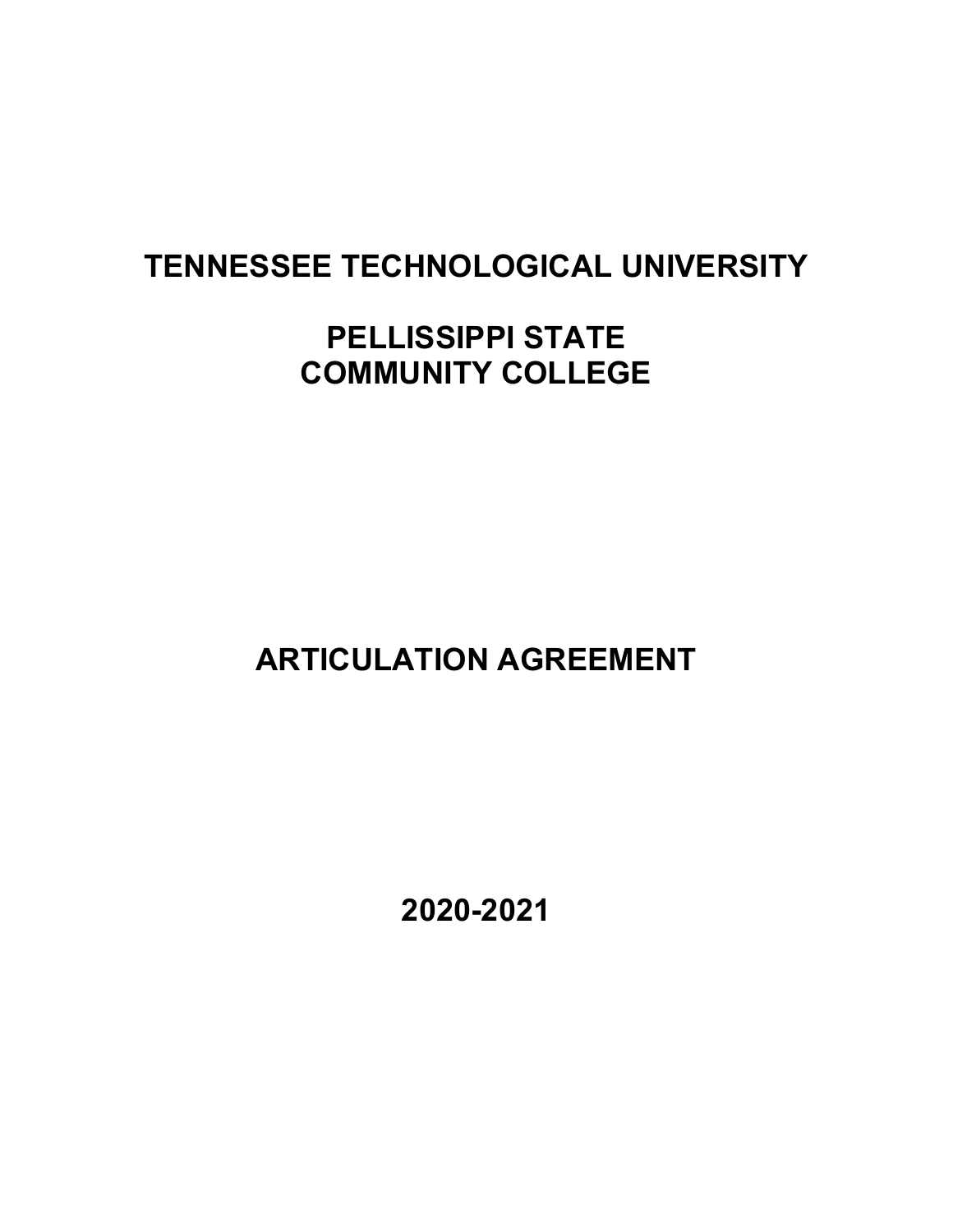### **PSCC ARTICULATION AGREEMENT WITH TTU 2020-2021**

### **TABLE OF CONTENTS**

| Army Reserve Officers Training Corps                          | 2     |
|---------------------------------------------------------------|-------|
| <b>Transfer Agreement Policies</b>                            | 3     |
| <b>Admission Standards</b>                                    | 3     |
| Application                                                   | 3     |
| <b>Expenses</b>                                               | 3     |
| Scholarship Information                                       | 3     |
| Undergraduate Colleges and Departments                        | 4     |
| Questions? Contact                                            | 4     |
| <b>COLLEGE OF EDUCATION</b>                                   | 5     |
| Multidisciplinary Studies: English as a 2 <sup>nd</sup> Lang. | 6     |
| Multidisciplinary Studies: Elementary Education (K-5)         |       |
| Secondary Education (7-12): Mathematics                       | 8     |
| Secondary Edu. (7-12): Science: Chemistry Option              | 9     |
| Secondary Edu. (7-12): Science: Earth Sci. Option             | 10    |
| Secondary Edu.: Speech Comm. (7-12) & Theatre (K-12)          | 11    |
| COLLEGE OF INTERDISCIPLINARY STUDIES                          |       |
| Interdisciplinary Studies                                     | 12-13 |
| <b>Professional Studies</b>                                   | 14    |
| <b>Equivalency Table</b>                                      | 15-16 |
| Index                                                         | 17    |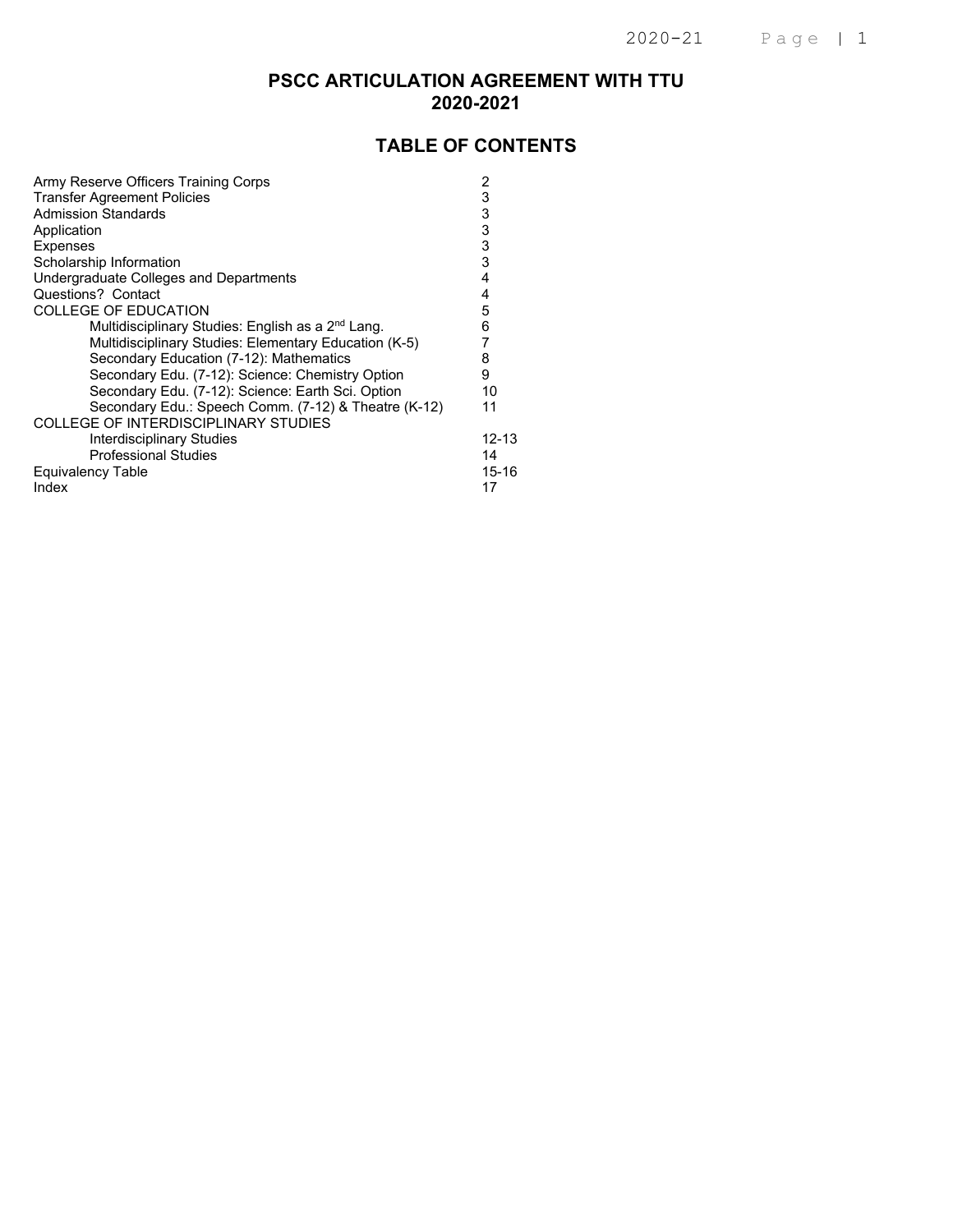#### **ARMY ROTC**

#### **RESERVE OFFICERS' TRAINING CORPS**

#### **OBJECTIVE**

The objective of the Reserve Officers' Training Corps (ROTC) is to prepare selected students to serve as officers in the Army Reserve, Army National Guard, and Active Army.

### **ENROLLMENT REQUIREMENTS**

The general requirements for enrollment in ROTC are:

- 1. Be a citizen of the United States,
- 2. Physically and mentally qualified,
- 3. Accepted by the university as a full-time student,
- 4. Morally qualified,
- 5. For non-ROTC scholarship students, complete graduation requirements prior to reaching age 28, and
- 6. For ROTC scholarship students, complete graduation requirements prior to reaching age 25.

### **TWO-YEAR ROTC PROGRAMS**

There are two options available to students who transfer from institutions without ROTC programs:

Option 1: Students will attend the ROTC Leaders Training Course (LTC) at Fort Knox, Kentucky. (In order to attend LTC, students need the permission of the Professor of Military Science at the school they will attend.) After LTC, students enroll in the ROTC Advanced Course as Military Science (MS) III's and take the MS III courses for two semesters. The following summer, students attend Leader Development and Assessment Course (LDAC). The next school year, they enroll as MS IV's for two semesters and receive a commission as a Second Lieutenant upon graduation.

Option 2: Students who have completed basic training with any military service of the United States, or have attended one of the United States Service Academies for at least one year, will receive credit for the ROTC Basic Course and will not have to attend LTC. These students will begin ROTC as MS III's. They will attend LDAC the following year, enroll as MS IVs and be commissioned upon graduation. Students who have had four years of ROTC in high school can, at the discretion of the Professor of Military Science, be given placement credit for the basic course and will enter as MS III's without attending LTC.

### **FINANCIAL AID**

Students who attend institutions that do not have ROTC are eligible to apply for the ROTC two-year scholarships before attending LTC. The scholarship will pay Fall & Spring Semester tuition, selected fees, and a book allowance. All students enrolled in the ROTC Advance Course and all scholarship students receive a monthly subsistence allowance during the school year. Students are also paid for the period of their attendance at the Leader's Training Course (LTC) and the Leader Development Assessment Course (LDAC).

#### **COMMISSIONING REQUIREMENTS**

In order to receive a commission, students must meet Tennessee Tech graduation requirements, complete required ROTC courses, meet the Army height/weight requirements, and pass the Army Physical Fitness Test.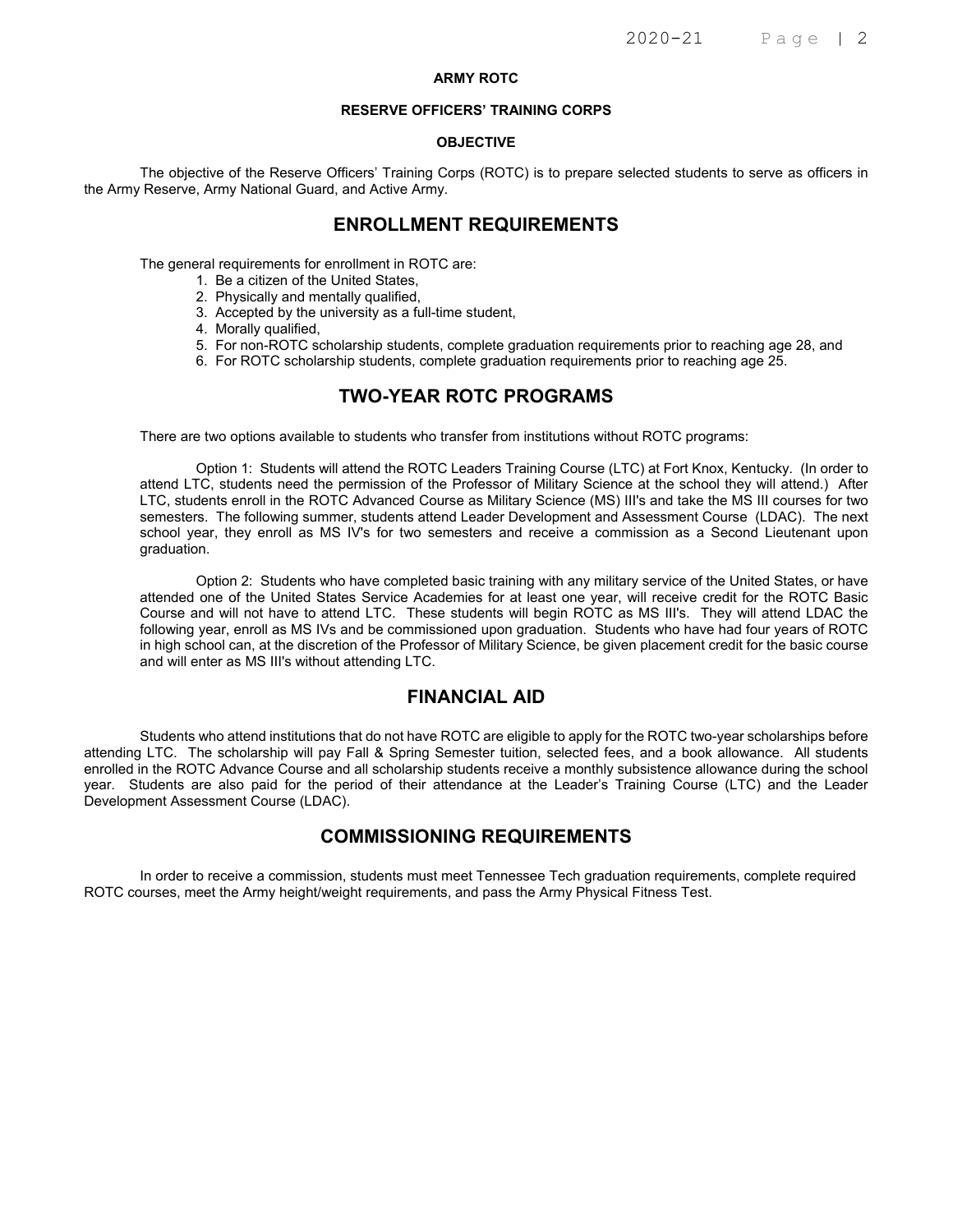#### **Transfer Agreement Policies**

- 1. This publication is a transfer agreement between Pellissippi State Community College and Tennessee Technological University.
- 2. The current edition of this publication will be in effect for six years from the time a student becomes regularly admitted at Pellissippi State.
- 3. Students entering Pellissippi State must meet all the standards and follow the procedures of the current Pellissippi State catalog.
- 4. Students entering Tennessee Tech must meet the standards and follow the procedures of the current Tennessee Tech undergraduate catalog.
- 5. This agreement assumes that students will complete an associate degree at Pellissippi State before entering Tennessee Tech. Students not completing an associate degree will have their applications evaluated as any other transfer student.
- 6. In some cases, individual programs at Tennessee Tech have specific requirements for admission which supersede all others.

#### **Admission Standards**

Under this agreement, in order to be eligible for admission to Tennessee Tech, you must have an associate degree from Pellissippi State and a minimum 2.0 grade point average. Students not completing an associate degree will have their applications evaluated as any other transfer student. In selected majors, a higher grade point average is required for admission. Check the curricular requirements and prerequisite course requirements for the major of your choice for additional information.

#### **Application**

- 1. Apply online at www.tntech.edu/admissions/apply. Application priority deadlines for desired terms:  $[Fall = Aug. 1, Spring = Dec. 1, ]$ Summer = May 1]
- 2. Pay the \$25 application fee (if you've never paid it before) at the end of the application. If you choose not to pay at this time, you can log back into the online portal to pay later.
- 3. Request ALL official transcripts be sent to TTU Admissions as soon as possible (including terms in progress). Make sure that you have final grades sent, as well, once they are posted. Please send to the mailing address listed below.
- 4. The grade point average (GPA) used for Admissions purposes will include grades earned at all previous institutions.
- 5. Students who have NOT earned 24 hours of transferrable work should also submit a high school transcript or GED scores (along with ACT and/or SAT scores). Students who have not successfully completed college-level math or English courses must follow ACCUPLACER testing guidelines.
- 6. Applicants will be notified of their admissions status after all credentials have been received and evaluated. Tentative admission may be granted on the basis of partial transcripts if the quality of work is clearly acceptable. Final

admission is granted only after all official transcripts and credentials are received. Admission decisions will be e-mailed to the address provided by the student. You may also check your application status by logging back into your application.

- 7. Once accepted, your transcript evaluation will be able to be viewed. Only the credit, and not the grade, will transfer for academic and<br>graduation purposes. Check out graduation purposes. Check out www.tntech.edu/transfer for your next steps (setting up student email, applying for housing, proper health forms, advisement, orientation, etc.)
- 8. All non-commuting, single freshmen must live in university housing. Please visit www.tntech.edu/reslife (or call 931-372-3414) for more information.

Mailing Address: **TTU Admissions Office P.O. Box 5006 Cookeville, TN 38505** 

Physical Address: **Admissions Office Jere Whitson (208) 805 Quadrangle Cookeville, TN 38505** 

Contact Information: **Phone: (931) 372-3888 Toll Free: (800) 255-8881 admissions@tntech.edu M-F 8 am-4:30pm (CT)** 

**\*\*\*To schedule a date to visit TTU, please sign up at www.tntech.edu/visit.\*\*\***

#### **Expenses**

 For the list of current fees, check the Bursar's web site at www.tntech.edu/bursar/

#### **Scholarship Information**

Scholarship opportunities are available for transfer students. For scholarship information, check the scholarship website at www.tntech.edu/scholarships/ The scholarship deadline date is December 15 for the next academic year. But, additional dates are applicable for transfer students. For more information, please visit www.tntech.edu/tsapp.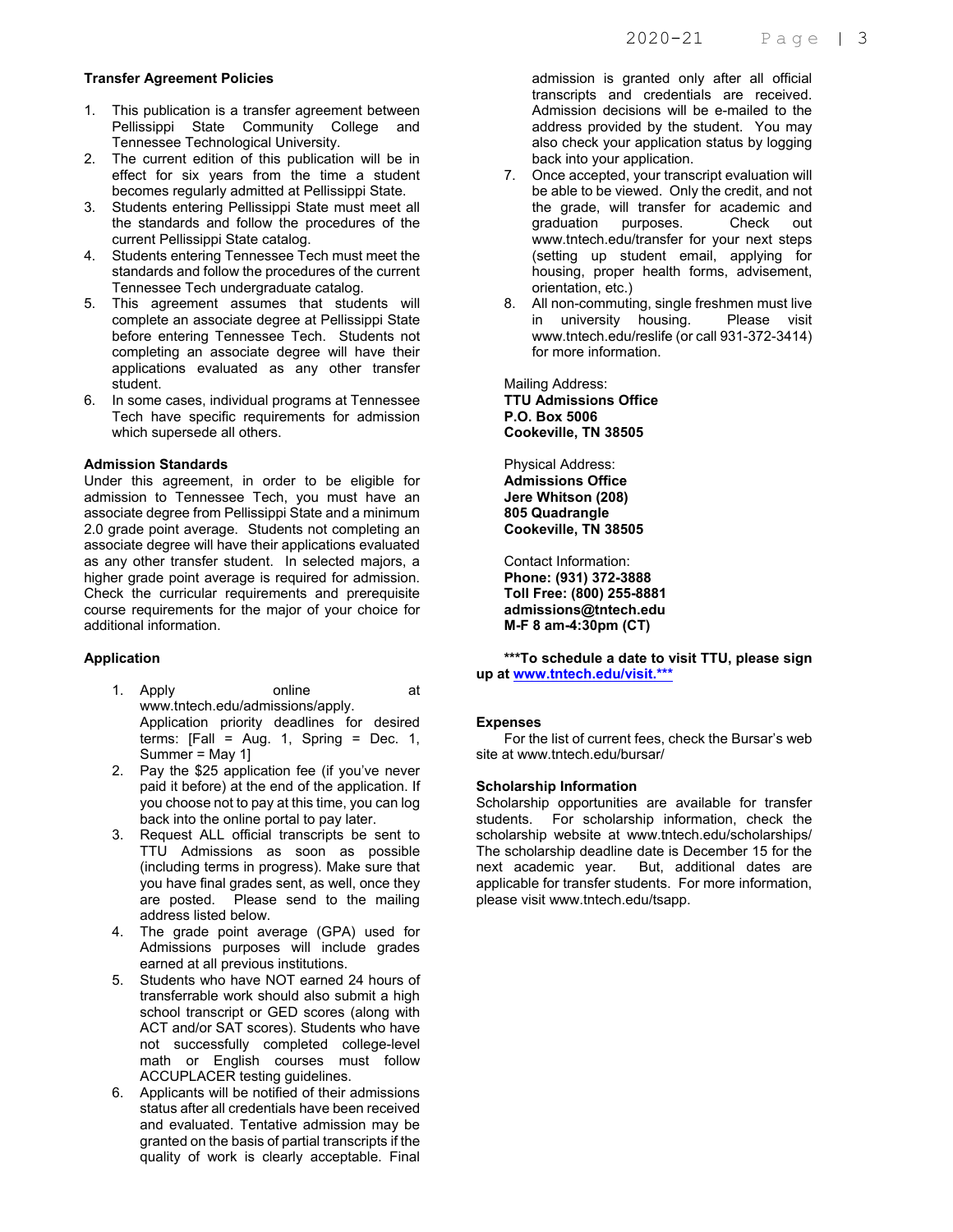#### **Undergraduate Colleges and Departments**

### **College of Agriculture and Human Ecology**

 School of Agriculture School of Human Ecology

#### **College of Arts and Sciences**

 Biology **Chemistry** Earth Sciences English Foreign Languages **History Mathematics**  Physics Sociology and Political Science

#### **College of Business**

 Accounting Decision Sciences and Management Economics, Finance and Marketing

#### **College of Education**

**Counseling and Psychology**<br>
Counseling and Instruction **Exercise Science, Physical Education and Wellness** Curriculum and Instruction

### **PELLIST STATE TECHNICAL COLLEGE ARE COLLEGE OF Engineering**<br> **PELLIST STATE TECHNICAL COLLEGE OF Engineering**

Chemical Engineering Civil and Environmental Engineering Computer Science Electrical and Computer Engineering Mechanical Engineering Manufacturing and Engineering Technology

#### **College of Fine Arts**

Art, Craft and Design Music

#### **College of Interdisciplinary Studies**

**Communication** School of Environmental Studies School of Interdisciplinary Studies School of Professional Studies

#### **Whitson-Hester School of Nursing**

### **Questions? Contact**

| Academic Records              | Registrar, Jere Whitson 221                                             | 372-3317 |
|-------------------------------|-------------------------------------------------------------------------|----------|
| Admissions                    | Admissions Office, Jere Whitson 208                                     | 372-3888 |
| <b>Athletics</b>              | Athletics, Hooper Eblen 300                                             | 372-3940 |
| Auto Registration             | Parking & Transportation, Roaden University Center 122                  | 372-6428 |
| <b>Bills</b>                  | Business Office, Derryberry Hall 100                                    | 372-3311 |
| <b>Books and Supplies</b>     | University Store, Roaden University Center G-7                          | 372-3131 |
| College of                    |                                                                         |          |
| Agriculture and Human Ecology | Dean's Office, Oakley Hall 102                                          | 372-3149 |
| Arts and Sciences             | Dean's Office, Henderson Hall 202                                       | 372-3118 |
| <b>Student Success Center</b> | Henderson Hall Room 202                                                 | 372-3610 |
| <b>Business</b>               | Dean's Office, Johnson Hall 101                                         | 372-3372 |
| <b>Student Success Center</b> | Johnson Hall 107                                                        | 372-3371 |
| Education                     | Dean's Office, T.J. Farr 100                                            | 372-3124 |
| <b>Student Success Center</b> | T.J. Farr 202                                                           | 372-6036 |
| Engineering                   | Dean's Office, Clement Hall 201                                         | 372-3172 |
| <b>Student Success Center</b> | Clement Hall 206                                                        | 372-3833 |
| Interdisciplinary Studies     |                                                                         |          |
| <b>Student Success Center</b> | Southwest Hall 146                                                      | 372-6238 |
| Nursing                       | Academic Advisors, Nursing & Health Services 208                        | 372-3229 |
| Counseling                    | Counseling Center, Roaden University Center 307                         | 372-3331 |
| <b>Financial Aid</b>          | Financial Aid Office, Jere Whitson 302                                  | 372-3073 |
| <b>Fraternities</b>           | Student Organizations Office, Roaden University Center 234              | 372-3236 |
| Housing                       | Office of Residential Life, MS Cooper 217                               | 372-3414 |
| Religious Opportunities       | Student Activities & Campus Life, Roaden University Center 234          | 372-3236 |
| <b>Student Government</b>     | Student Activities & Campus Life, Roaden University Center 234 372-3236 |          |
| <b>Student Organizations</b>  | Student Activities & Campus Life, Roaden University Center 234          | 372-3236 |
| Office of Teacher Education   | College of Education, T.J. Farr 103                                     | 372-3170 |
| <b>Veteran Certification</b>  | Military and Veterans Affairs, Jere Whitson 324                         | 372-3307 |
|                               |                                                                         |          |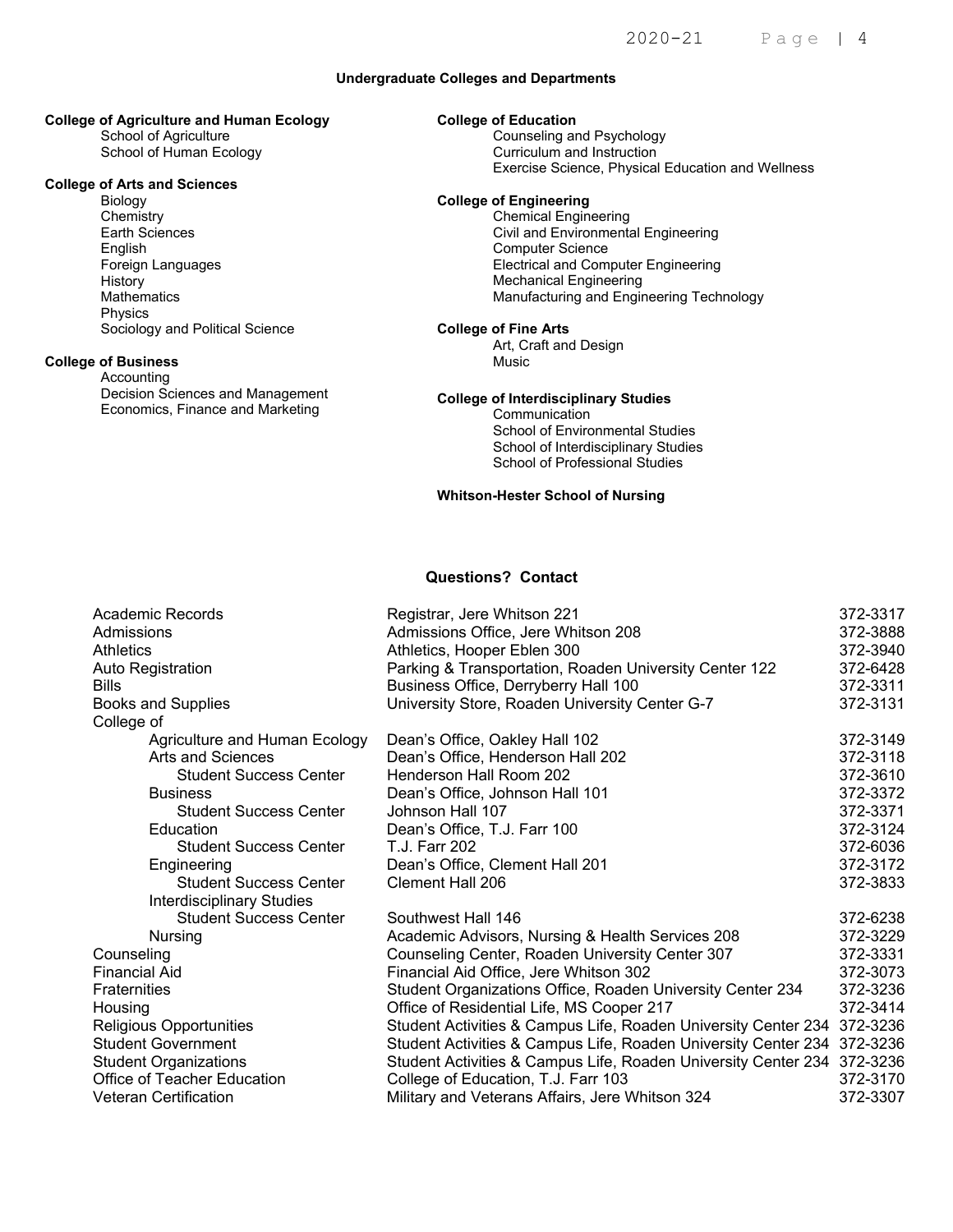#### **OFFICE OF TEACHER EDUCATION**

#### **Admission to the Teacher Education Program for Undergraduate Students with an AS or AAS Degree**

The undergraduate admission process applies to students pursuing a bachelor's degree and transfer students that received an AS or AAS Degree from a community college. Students fitting this category receive full admission to the Teacher Education Program upon meeting the requirements listed at the link below in the **Undergraduate Requirements Section**:

#### https://www.tntech.edu/education/teachered/admission.php

All requirements for admission to the Teacher Education Program must be completed by the designated deadline. Students will not be allowed to enroll in any upper division professional education courses without obtaining full admission to the program. A detailed list of requirements, deadlines, and links to all required forms can be found at the above link. Forms cannot be submitted online without a T Number (TTU student ID number).

Upon admission to the Teacher Education Program and completion of upper division coursework, students will prepare and submit requirements for the Field and Clinical Practice (Residency or Student Teaching experience). More detailed information on Field and Clinical Practice requirements and deadlines can be found at the link below:

https://www.tntech.edu/education/teachered/field-clinical.php

#### **Admission to the Teacher Education Program for Undergraduate Students with an AST Degree**

Students who completed the AST (Associate Science in Teaching) Degree through a community college will have completed some teacher education admission requirements previously in order to obtain their AST degree. In order to complete full admission to the Teacher Education Program at Tennessee Tech University students must show proof of having been awarded the AST Degree (this will be listed on official transcripts) and meet the requirements listed at the link below in the **AST Degree Requirements section**:

#### https://www.tntech.edu/education/teachered/admission.php

All requirements for admission to the Teacher Education Program must be completed by the designated deadline. Students will not be allowed to enroll in any upper division professional education courses without obtaining full admission to the program. A detailed list of requirements, deadlines, and links to all required forms can be found at the above link. Forms cannot be submitted online without a T Number (TTU student ID number).

Upon admission to the Teacher Education Program and completion of upper division coursework, students will prepare and submit requirements for the Field and Clinical Practice (Residency or Student Teaching experience). More detailed information on Field and Clinical Practice requirements and deadlines can be found at the link below:

#### https://www.tntech.edu/education/teachered/field-clinical.php

**All forms and detailed information regarding progression through the Teacher Education Program at Tennessee Tech University can be found at: https://www.tntech.edu/education/teachered/** 

**Teacher Education candidates may be required to meet revisions in various curricula necessitated by changing standards of the Council for Accreditation of Educator Preparation (CAEP) or by requirements of the Tennessee State Board of Education and teacher licensure.**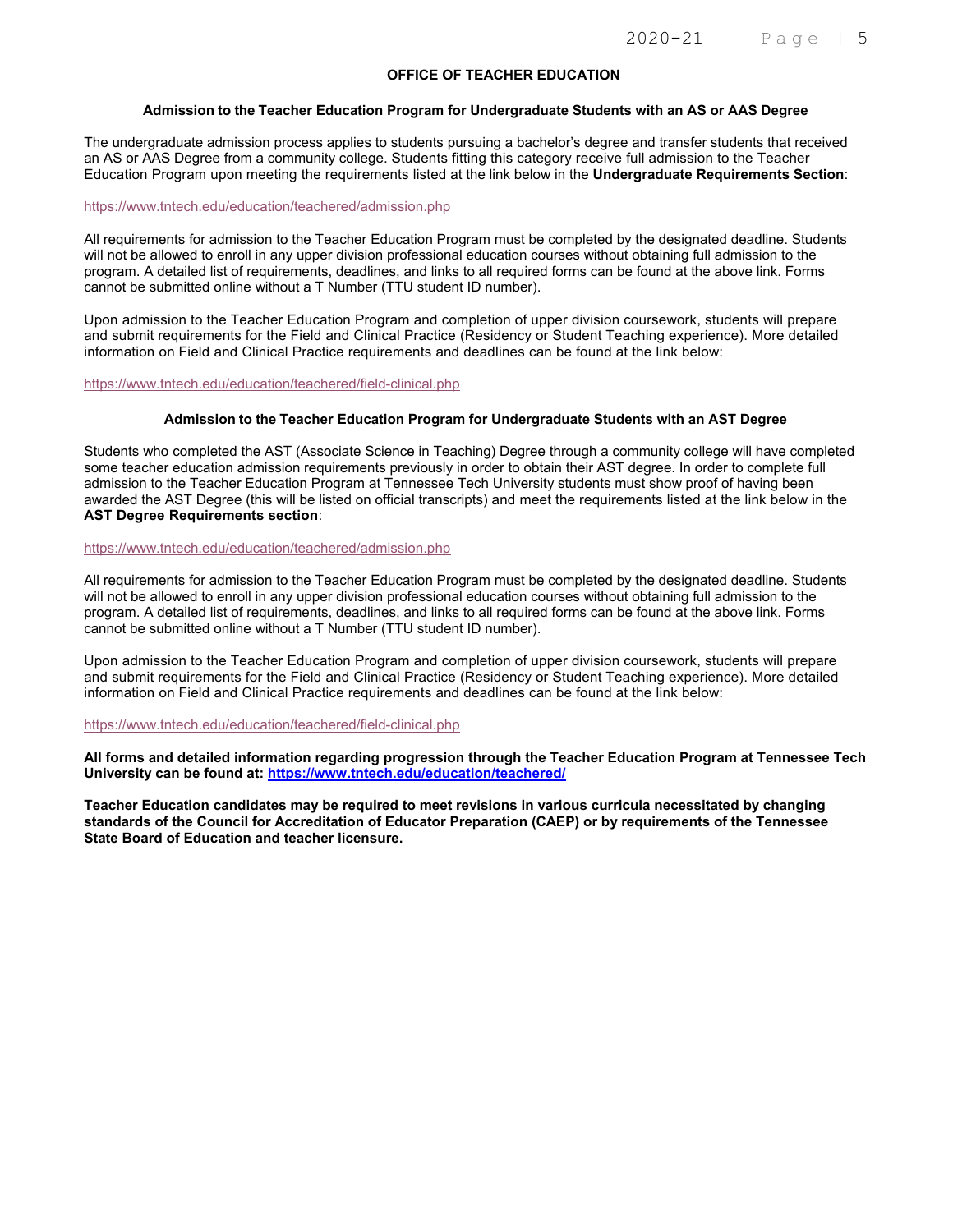# **MULTIDISCIPLINARY STUDIES ENGLISH AS A SECOND LANGUAGE (PREK-12)**

#### **PELLISSIPPI STATE COMMUNITY COLLEGE** A.A. Degree

| Psychology 2100<br>Education 2010<br>Social/Behavioral Science Electives<br>3<br>English 1010, 1020<br>3<br>3<br><b>Humanities/Fine Arts Elective</b><br>History 2010, 2020<br>3                                                                                                                  | <b>FRESHMAN YEAR</b> |                   |
|---------------------------------------------------------------------------------------------------------------------------------------------------------------------------------------------------------------------------------------------------------------------------------------------------|----------------------|-------------------|
| Mathematics 1410, 1420<br>3<br>English 2110, 2120, 2210, 2220, 2310, or 2320<br>0<br><b>Natural Science</b><br>Intermediate Foreign Language <sup>1</sup><br>4<br>Communication 2025 or 2045<br><u>3</u><br><u>0</u><br><b>MATH Elective</b><br>3<br>Elective<br>TOTAL<br>16<br>16<br>15<br>TOTAL |                      | 3<br>3<br>3<br>13 |

#### **TENNESSEE TECHNOLOGICAL UNIVERSITY**

Advisor: College of Education Student Success Center T.J. Farr 202, Ph: (931) 372-6036

| <b>JUNIOR YEAR</b>                                                                                                                                                                                                                                                                 | F                                                                     | S                                                                      | <b>SENIOR YEAR</b>                                                                          | F                 | S                                         |
|------------------------------------------------------------------------------------------------------------------------------------------------------------------------------------------------------------------------------------------------------------------------------------|-----------------------------------------------------------------------|------------------------------------------------------------------------|---------------------------------------------------------------------------------------------|-------------------|-------------------------------------------|
| <b>CFS 3600</b><br><b>CUED 4700</b><br>FREN/GERM/SPAN 3550 or 3510 or 3520<br><b>ECSP 4100</b><br>ESLP 4100 or TEAE 4020<br><b>ESLP 4200 or TEAE 4437</b><br>LING 4511 or TEAE 4500<br>FOED 3010<br>FOED 3810<br>FOED 3840<br><b>READ 3313</b><br><b>SPED 3050</b><br><b>TOTAL</b> | 2<br>2<br>3<br>0<br>3<br>0<br>3<br>0<br>0<br>0<br>0<br>$\frac{5}{18}$ | 0<br>0<br>0<br>3<br>0<br>3<br>0<br>3<br>2<br>5<br>$\overline{0}$<br>17 | ELED 4871<br><b>ELED 4872</b><br>ELED 4881<br>ELED 4882<br><b>SPED 3000</b><br><b>TOTAL</b> | 5<br>5<br>3<br>13 | 0<br>0<br>10<br>2<br>$\overline{0}$<br>12 |

<sup>1</sup>Students lacking two years of study in the same foreign language at high school level will take the prerequisite to this sequence: one year of beginning foreign language.

*Students must complete 50 hours at senior institution with 36 hours of upper-division credit at the 3000-4000 level.*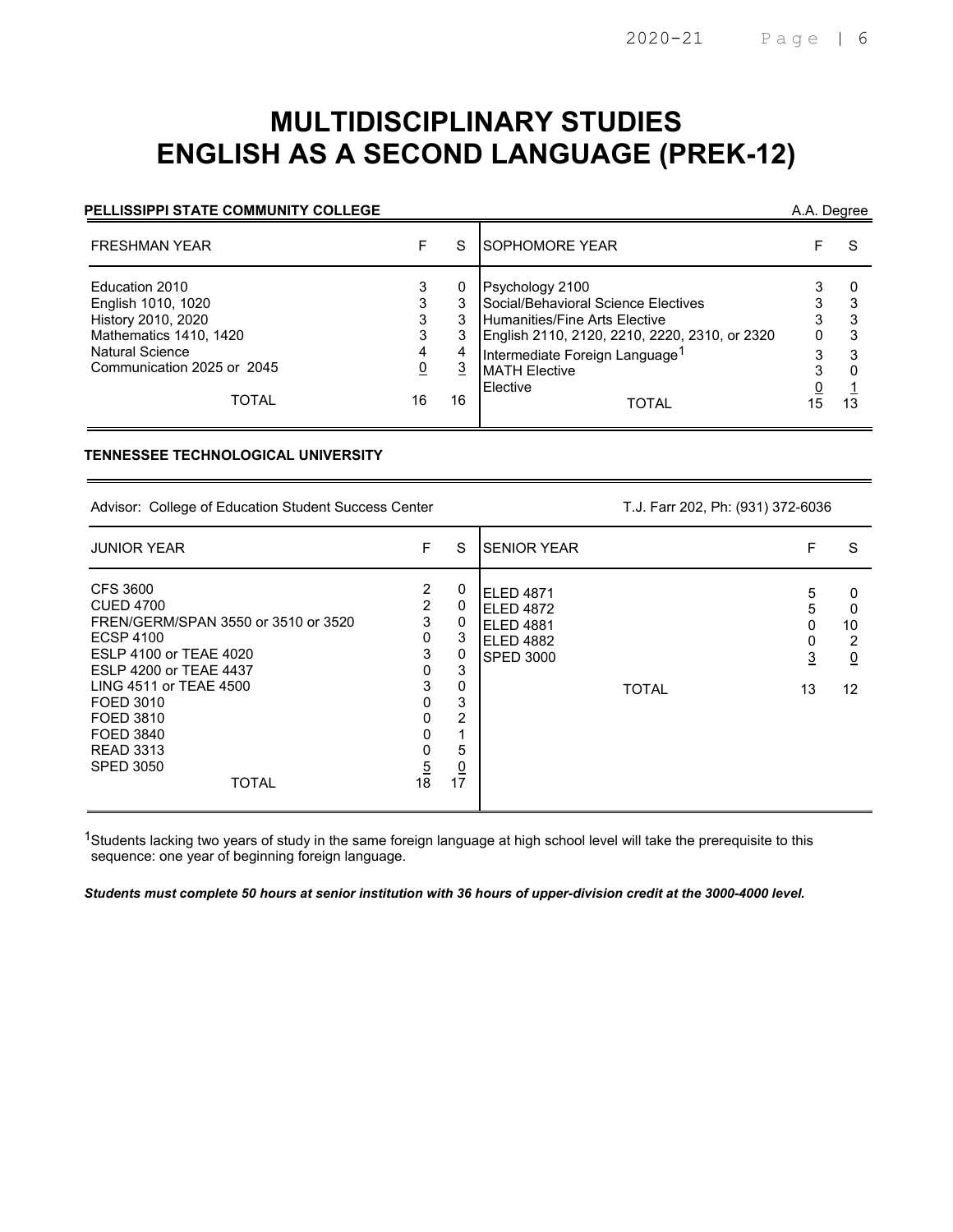# **ELEMENTARY EDUCATION (K-5)**

#### **PELLISSIPPI STATE COMMUNITY COLLEGE** A.S.T. Degree

| <b>FRESHMAN YEAR</b>                                                                                                                                                                   | F  | S                                      | <b>ISOPHOMORE YEAR</b>                                                                                                                                                                                           |    | S  |
|----------------------------------------------------------------------------------------------------------------------------------------------------------------------------------------|----|----------------------------------------|------------------------------------------------------------------------------------------------------------------------------------------------------------------------------------------------------------------|----|----|
| College Success 1000<br>English 1010, 1020<br>Mathematics 1410<br>Biology 1110<br>Education 2010<br>Education 2015<br>Geography 1000<br>Mathematics 1530<br>Communication 2025 or 2045 |    | 0<br>3<br>4<br>0<br>3<br>$\Omega$<br>3 | History 2010, 2020<br>Literature Elective <sup>1</sup><br>Geology 1040, Physical Science 1060<br>Mathematics 1420<br>Music 1030<br>Humanities Elective <sup>2</sup><br>Political Science 1030<br>Psychology 2100 |    | 3  |
| TOTAL                                                                                                                                                                                  | 13 | 16                                     | <b>TOTAL</b>                                                                                                                                                                                                     | 16 | 16 |

#### **TENNESSEE TECHNOLOGICAL UNIVERSITY**

Advisor: College of Education Student Success Center T.J. Farr 202, Ph: (931) 372-6036

| <b>JUNIOR YEAR</b>                                                                                                                                                                                                              | F                                                                                         | S                                                                                                                         | <b>SENIOR YEAR</b>                                                                                               | F                                  | S                                   |
|---------------------------------------------------------------------------------------------------------------------------------------------------------------------------------------------------------------------------------|-------------------------------------------------------------------------------------------|---------------------------------------------------------------------------------------------------------------------------|------------------------------------------------------------------------------------------------------------------|------------------------------------|-------------------------------------|
| <b>CUED 4700</b><br><b>ECSP 4100</b><br><b>ELED 3140</b><br><b>ELED 3152</b><br><b>ELED 4142</b><br><b>ESLP 4100</b><br>FOED 3010<br>FOED 3800<br>FOED 3810<br><b>READ 3311</b><br><b>SPED 3000</b><br>Elective<br><b>TOTAL</b> | 0<br>3<br>2<br>3<br>3<br>3<br>0<br>$\overline{2}$<br>$\Omega$<br>7<br>0<br>$\frac{0}{17}$ | $\overline{2}$<br>$\mathbf 0$<br>0<br>0<br>0<br>0<br>$\mathsf 3$<br>0<br>$\overline{c}$<br>0<br>3<br>$\overline{2}$<br>18 | <b>CUED 4800</b><br><b>ELED 4871</b><br><b>ELED 4872</b><br><b>ELED 4881</b><br><b>ELED 4882</b><br><b>TOTAL</b> | 3<br>5<br>5<br>0<br>$\frac{0}{13}$ | 0<br>0<br>0<br>10<br>$\frac{2}{12}$ |

1Chosen from ENGL 2035, ENGL 2055, ENGL 2110, 2120, 2210, 2220, 2310, 2320, 2331, 2510, 2520 or 2530.

2Chosen from one unduplicated course in the category of Humanities: ART 2010, ART 2020, ENGL 2035, ENGL 2055, ENGL 2110, ENGL 2120, ENGL 2150, ENGL 2210, ENGL 2220, ENGL 2310, ENGL 2320, ENGL 2510, ENGL 2520, ENGL 2860, PHIL 1030, PHIL 1040, PHIL 1300, PHIL 1500, PHIL 2200, PHO 1200, THEA 1030.

*Students must complete 50 hours at senior institution with 36 hours of upper-division credit at the 3000-4000 level.*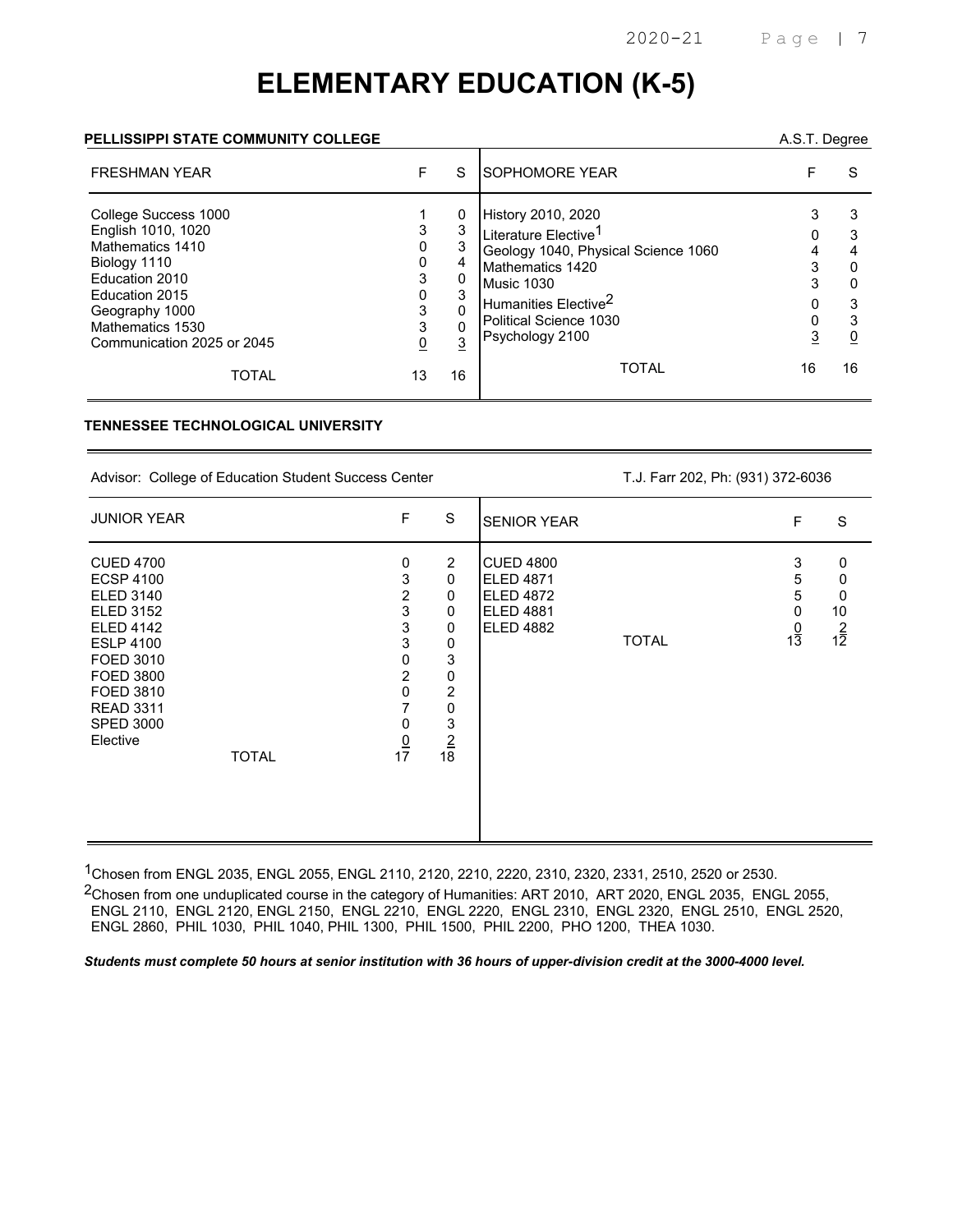## **SECONDARY EDUCATION (7-12) MATHEMATICS**

### PELLISSIPPI STATE COMMUNITY COLLEGE **A.S. Degree**

| <b>FRESHMAN YEAR</b>                                                                                                                                                                                                       |         | S                                     | <b>ISOPHOMORE YEAR</b>                                                                                                                                                                                                                                     |    |
|----------------------------------------------------------------------------------------------------------------------------------------------------------------------------------------------------------------------------|---------|---------------------------------------|------------------------------------------------------------------------------------------------------------------------------------------------------------------------------------------------------------------------------------------------------------|----|
| English 1010,1020<br>Education 2010<br>Mathematics 1910, 1920<br><b>Natural Science</b><br>Humanities/Fine Arts Elective<br>Social/Behavioral Science Elective <sup>1</sup><br><b>Physical Education Activity</b><br>TOTAL | 0<br>15 | 3<br>0<br>4<br>4<br>3<br>3<br>0<br>17 | History 2010, 2020<br>Humanities/Fine Arts Elective<br>Mathematics 2110<br>Mathematics 2010<br>Mathematics 2120<br>Social/Behavioral Science Elective <sup>2</sup><br>English 2110, 2120, 2210, 2220, 2310, or 2320<br>Communication 2025 or 2045<br>TOTAL | 15 |

#### **TENNESSEE TECHNOLOGICAL UNIVERSITY** B.S.ED. Degree

Advisor: College of Education Student Success Center T.J. Farr 202, Ph: (931) 372-6036

| <b>JUNIOR YEAR</b>                                                                                                                                                                    | <b>SENIOR YEAR</b>                                                                                                                                               |
|---------------------------------------------------------------------------------------------------------------------------------------------------------------------------------------|------------------------------------------------------------------------------------------------------------------------------------------------------------------|
| ESLP 31<br>3<br>FOED 3010<br>2<br>FOED 3820<br>3<br><b>MATH 3070</b><br>3<br><b>MATH 3400</b><br>3<br><b>MATH 3430</b><br>3<br>MATH 4010, 4050, 4350 or 4360<br>3<br><b>MATH 4210</b> | <b>SEED 4322</b><br>3<br><b>SEED 4871</b><br>5<br><b>SEED 4872</b><br>5<br>10<br><b>SEED 4881</b><br><b>SEED 4882</b><br>2<br>$\overline{3}$<br><b>SPED 3000</b> |
| 3<br>MATH 4610 or 4620<br>3<br><b>READ 3350</b><br>3<br><b>SEED 4122</b><br>$\overline{3}$<br><b>SEED 4422</b><br>33<br><b>TOTAL</b>                                                  | <b>TOTAL</b><br>28                                                                                                                                               |

1Chosen from ECON 2100; GEOG 1000; POLS 1030; PSYC 1030; SOCI 1010.

#### *Students must complete 50 hours at senior institution with 36 hours of upper-division credit at the 3000-4000 level.*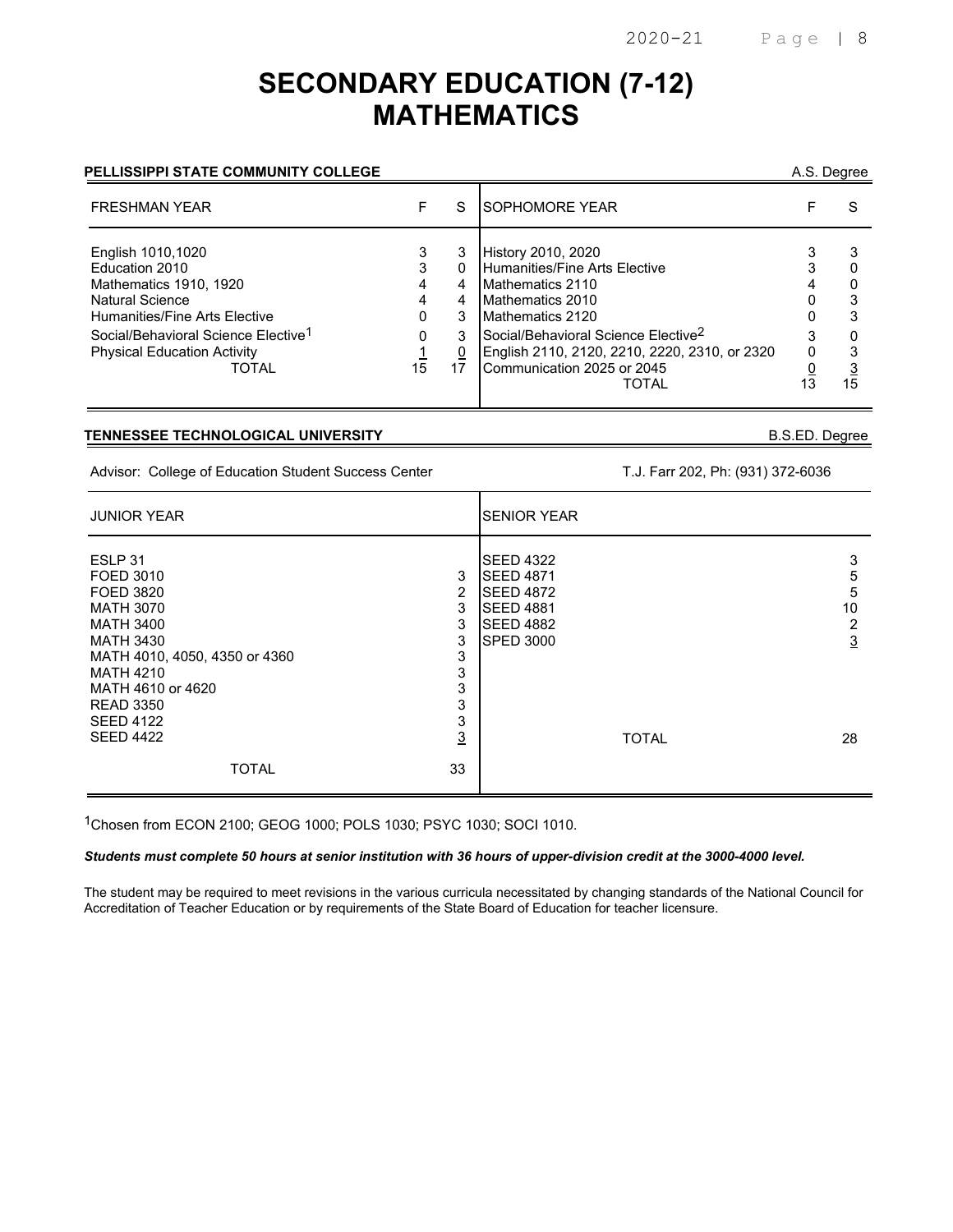# **SECONDARY EDUCATION (7-12) SCIENCE: CHEMISTRY OPTION**

#### **PELLISSIPPI STATE COMMUNITY COLLEGE**

| A.S. Degree |
|-------------|
|             |

| <b>FRESHMAN YEAR</b>                                                                                                                                        |                                         | -S                                       | <b>SOPHOMORE YEAR</b>                                                                                                                                                                                                           |              |    |
|-------------------------------------------------------------------------------------------------------------------------------------------------------------|-----------------------------------------|------------------------------------------|---------------------------------------------------------------------------------------------------------------------------------------------------------------------------------------------------------------------------------|--------------|----|
| Biology 1110 or 1120<br>Education 2010<br>English 1010,1020<br>Mathematics 1710, 1830<br>Chemistry 1110, 1120<br>Communication 2025 or 2045<br><b>TOTAL</b> | 4<br>0<br>3<br>3<br>4<br>$\frac{3}{17}$ | 0<br>-3<br>3<br>4<br>4<br><u>0</u><br>14 | <b>History 2010, 2020</b><br>Psychology 2100<br>Social/Behavioral Science Electives <sup>1</sup><br>Humanities/Fine Arts Elective<br>English 2110, 2120, 2210, 2220, 2310, or 2320<br>Geology 1040<br>Mathematics 1530<br>TOTAL | <sup>0</sup> | 15 |

#### **TENNESSEE TECHNOLOGICAL UNIVERSITY** B.S.ED. Degree

Advisor: College of Education Student Success Center T.J. Farr 202, Ph: (931) 372-6036

| <b>JUNIOR YEAR</b>                                                                                                                                                                         |                                                             | <b>ISENIOR YEAR</b>                                                                                              |                              |  |
|--------------------------------------------------------------------------------------------------------------------------------------------------------------------------------------------|-------------------------------------------------------------|------------------------------------------------------------------------------------------------------------------|------------------------------|--|
| ASTR 1010 or 1020 or 1030<br>BIOL 1020 or 1123<br>CHEM 3010 or 3005<br>CHEM 3410<br><b>CHEM 3500</b><br>FOED 3010<br>FOED 3820<br><b>PHYS 2010</b><br><b>READ 3350</b><br><b>SEED 4123</b> | 4<br>4<br>4<br>4<br>3<br>3<br>っ<br>4<br>3<br>$\overline{3}$ | <b>SEED 4871</b><br><b>SEED 4872</b><br><b>SEED 4881</b><br><b>SEED 4882</b><br><b>SPED 3000</b><br><b>TOTAL</b> | 5<br>5<br>10<br>◠<br>3<br>25 |  |
| <b>TOTAL</b>                                                                                                                                                                               | 34                                                          |                                                                                                                  |                              |  |

1Chosen from ECON 2100; GEOG 1000; POLS 1030; PSYC 1030; SOCI 1010.

#### *Students must complete 50 hours at senior institution with 36 hours of upper-division credit at the 3000-4000 level.*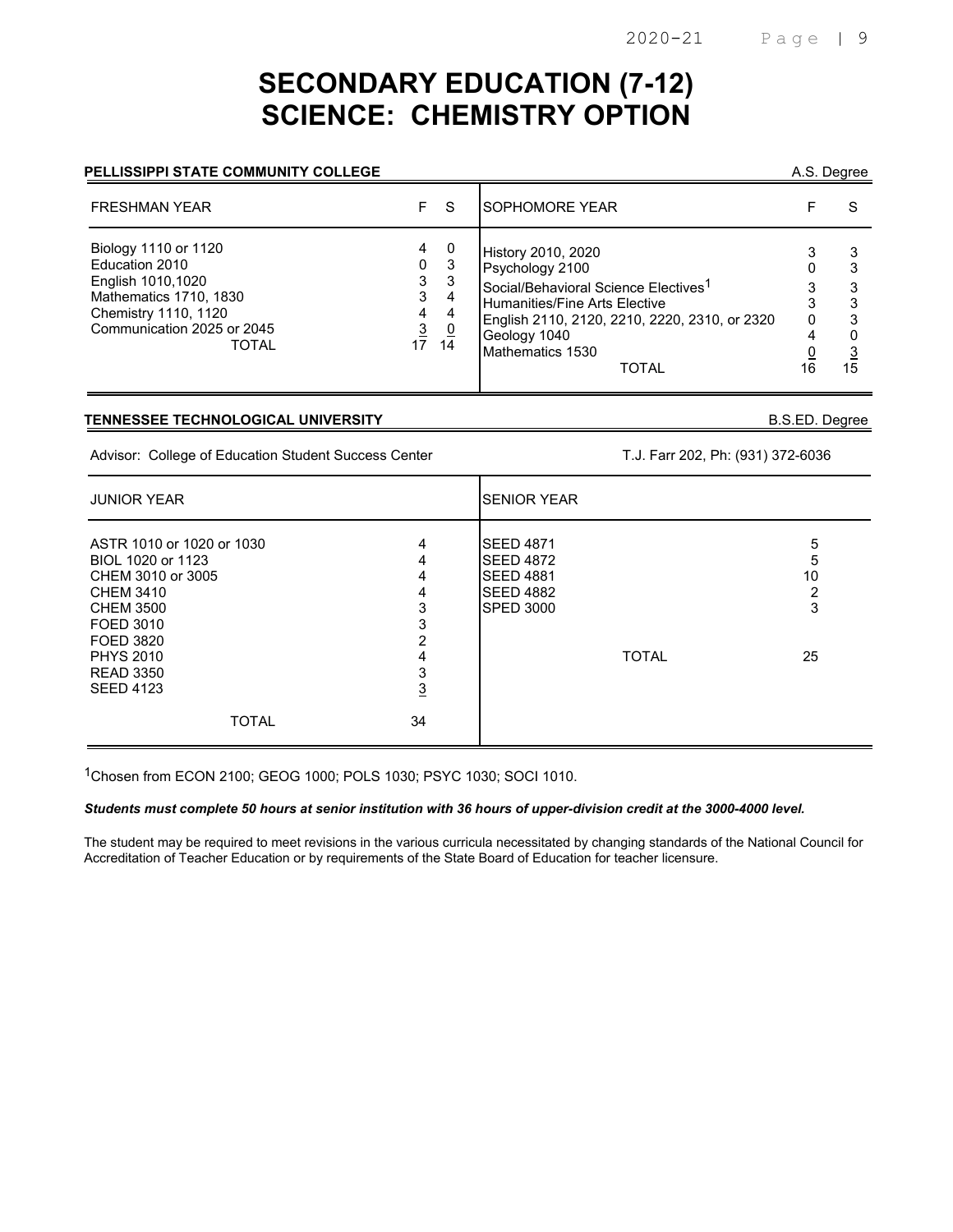# **SECONDARY EDUCATION (7-12) SCIENCE: EARTH SCIENCE OPTION**

#### **PELLISSIPPI STATE COMMUNITY COLLEGE** A.S. Degree

| <b>FRESHMAN YEAR</b>                                                                                                                                        |                               | S       | <b>ISOPHOMORE YEAR</b>                                                                                                                                                                                                                                           |         |    |
|-------------------------------------------------------------------------------------------------------------------------------------------------------------|-------------------------------|---------|------------------------------------------------------------------------------------------------------------------------------------------------------------------------------------------------------------------------------------------------------------------|---------|----|
| Biology 1110<br>English 1010,1020<br>Education 2010<br>History 2010, 2020<br><b>Mathematics 1530, 1830</b><br>Humanities/Fine Arts Elective<br><b>TOTAL</b> | 4<br>3<br>3<br>$\frac{0}{16}$ | 4<br>13 | English 2110, 2120, 2210, 2220, 2310, or 2320<br>Geology 1040, 1050<br><b>Humanities/Fine Arts Elective</b><br>Psychology 2100<br>Communication 2025 or 2045<br>Social/Behavioral Science Electives <sup>1</sup><br>Mathematics 1710<br>Elective<br><b>TOTAL</b> | 0<br>16 | 15 |

#### **TENNESSEE TECHNOLOGICAL UNIVERSITY** B.S.ED. Degree

Advisor: College of Education Student Success Center T.J. Farr 202, Ph: (931) 372-6036

| <b>JUNIOR YEAR</b>                                                                                                                                                                                                                                                |                                                                        | <b>SENIOR YEAR</b>                                                                                               |                                           |
|-------------------------------------------------------------------------------------------------------------------------------------------------------------------------------------------------------------------------------------------------------------------|------------------------------------------------------------------------|------------------------------------------------------------------------------------------------------------------|-------------------------------------------|
| ASTR 1010 or 1020 or 1030<br>BIOL 1020 or 1123<br><b>BIOL 3130</b><br>FOED 3010<br>FOED 3820<br><b>GEOL 3230</b><br>GEOL 3410 or other 3000 course<br><b>GEOL 4150</b><br><b>READ 3350</b><br><b>SEED 4123</b><br>Geology Upper-Division Elective<br><b>TOTAL</b> | 4<br>4<br>4<br>3<br>2<br>4<br>4<br>4<br>3<br>3<br>$\overline{3}$<br>38 | <b>SEED 4871</b><br><b>SEED 4872</b><br><b>SEED 4881</b><br><b>SEED 4882</b><br><b>SPED 3000</b><br><b>TOTAL</b> | 5<br>5<br>10<br>2<br>$\overline{3}$<br>25 |

1Chosen from ECON 2100; GEOG 1000; POLS 1030; PSYC 1030; SOCI 1010.

*Students must complete 50 hours at senior institution with 36 hours of upper-division credit at the 3000-4000 level.*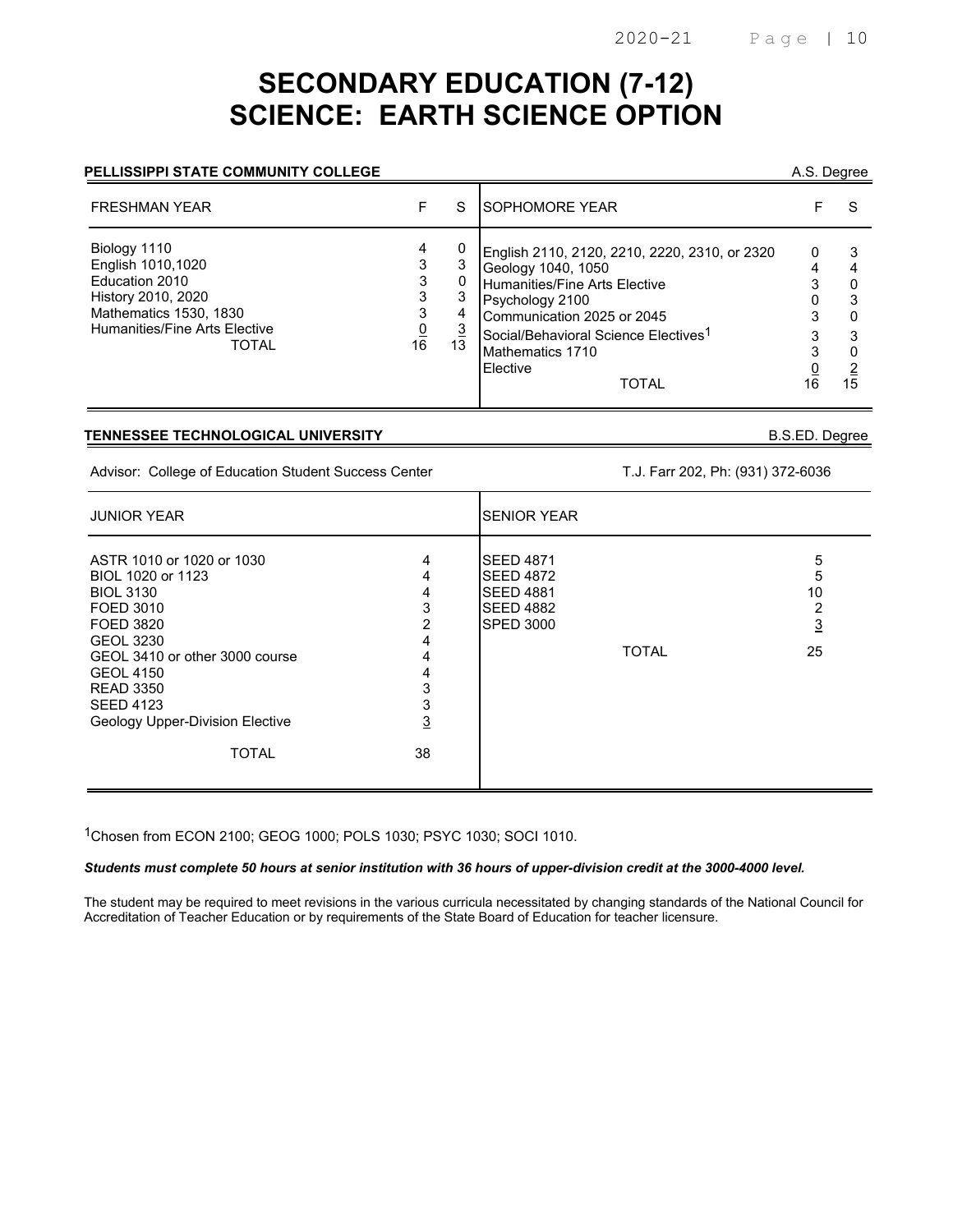## **SECONDARY EDUCATION SPEECH COMMUNICATION (7-12) AND THEATRE (K-12)**

| <b>PELLISSIPPI STATE COMMUNITY COLLEGE</b>                                                                                                                                  |                                              |                                                     |                                                                                                                                                                                                                       |    | A.A. Degree  |
|-----------------------------------------------------------------------------------------------------------------------------------------------------------------------------|----------------------------------------------|-----------------------------------------------------|-----------------------------------------------------------------------------------------------------------------------------------------------------------------------------------------------------------------------|----|--------------|
| <b>FRESHMAN YEAR</b>                                                                                                                                                        | F.                                           | <sub>S</sub>                                        | SOPHOMORE YEAR                                                                                                                                                                                                        |    | <sub>S</sub> |
| English 1010,1020<br>Education 2010<br>Intermediate Foreign Language <sup>1</sup><br>Mathematics 1010<br>Natural Science<br>Psychology 2100<br>Theatre 1030<br><b>TOTAL</b> | 3<br>3<br>3<br>3<br>4<br>0<br>$\frac{0}{16}$ | -3<br>0<br>3<br>0<br>4<br>3<br>$\overline{3}$<br>16 | English 2310 or 2320<br>History 2010, 2020<br>Social/Behavioral Science Electives <sup>2</sup><br><b>Music 1030</b><br>Communication 2025 or 2045<br>Theatre 2015<br><b>THEA Elective</b><br>Elective<br><b>TOTAL</b> | 15 | 13           |

#### **TENNESSEE TECHNOLOGICAL UNIVERSITY** B.S.ED. Degree

Advisor: College of Education Student Success Center T.J. Farr 202, Ph: (931) 372-6036

| <b>JUNIOR YEAR</b>                                                                                                                                                                                                                                    |                                                                       | <b>SENIOR YEAR</b>                                                                                                   |              |                                     |
|-------------------------------------------------------------------------------------------------------------------------------------------------------------------------------------------------------------------------------------------------------|-----------------------------------------------------------------------|----------------------------------------------------------------------------------------------------------------------|--------------|-------------------------------------|
| CUED 4120 or SEED 4120<br>ENGL 3910 or 3920<br><b>ENGL 4121</b><br>FOED 3010<br>FOED 3820<br><b>READ 3350</b><br><b>COMM 3130</b><br><b>COMM 3630</b><br><b>COMM 4430</b><br><b>THEA 2025</b><br><b>THEA 4300</b><br><b>THEA 4500</b><br><b>TOTAL</b> | 3<br>3<br>3<br>3<br>2<br>3<br>3<br>3<br>3<br>3<br>3<br>$\frac{3}{35}$ | <b>THEA 2110</b><br><b>SEED 4871</b><br><b>SEED 4872</b><br><b>SEED 4881</b><br><b>SEED 4882</b><br><b>SPED 3000</b> | <b>TOTAL</b> | 5<br>5<br>10<br>2<br><u>3</u><br>26 |

 $^{\text{1}}$ Students lacking two years of study in the same foreign language at high school level will take the prerequisite to this sequence: one year of beginning foreign language.

2Chosen from ECON 2100; GEOG 1000; POLS 1030; PSYC 1030; SOCI 1010.

#### *Students must complete 50 hours at senior institution with 36 hours of upper-division credit at the 3000-4000 level.*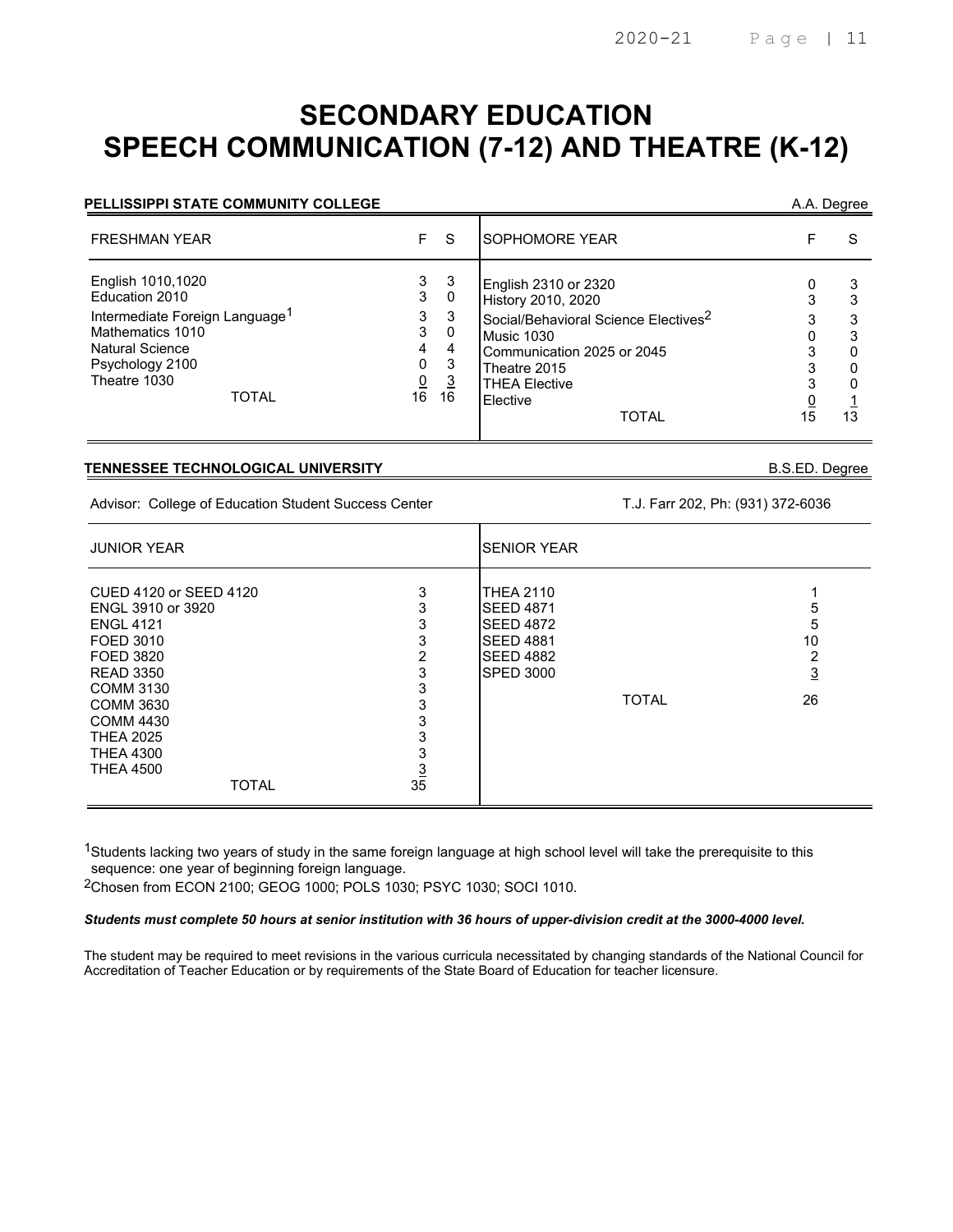## **COLLEGE OF INTERDISCIPLINARY STUDIES INTERDISCIPLINARY STUDIES**

#### **PELLISSIPPI STATE COMMUNITY COLLEGE** A.S. Degree

| <b>FRESHMAN YEAR</b>                                                                                                                        | F.                                             | <sub>S</sub>                                    | <b>SOPHOMORE YEAR</b>                                                                                                                                     |                     |
|---------------------------------------------------------------------------------------------------------------------------------------------|------------------------------------------------|-------------------------------------------------|-----------------------------------------------------------------------------------------------------------------------------------------------------------|---------------------|
| English 1010,1020<br>History 2010, 2020<br><b>Mathematics</b><br><b>Natural Science</b><br>Humanities/Fine Arts<br>Elective<br><b>TOTAL</b> | 3<br>3<br>3<br>4<br>3<br>$\underline{0}$<br>16 | -3<br>-3<br>0<br>4<br>3<br>$\overline{3}$<br>16 | Psychology 1030<br>ENGL 2110, 2120, 2210, 2220, 2310, 2320<br>Communication 2025 or 2045<br>Sociology 1010<br>Economics 2100<br>Electives<br><b>TOTAL</b> | 3<br><u>6</u><br>15 |

#### **TENNESSEE TECHNOLOGICAL UNIVERSITY** B.S. Degree

Advisor: Jeannie Smith, Student Success Director Success And The Southwest Hall 146, Ph: (931) 372-6238

| <b>JUNIOR YEAR</b>                                                                                                                                                 |                               | <b>SENIOR YEAR</b>                                                                                                                                                                                      |                |
|--------------------------------------------------------------------------------------------------------------------------------------------------------------------|-------------------------------|---------------------------------------------------------------------------------------------------------------------------------------------------------------------------------------------------------|----------------|
| <b>BMGT 3510</b><br>LIST 4093<br>SOC 3300<br>SOC 4430<br>PC 3250<br><b>LIST 4100</b><br>Social Science Upper Division<br>Directed Elective Upper Division<br>TOTAL | 3<br>3<br>6<br>$\frac{6}{30}$ | <b>BMGT 3630</b><br>LIST 3010<br><b>LIST 3100</b><br><b>LIST 4200</b><br><b>LIST 4300</b><br><b>LIST 4340</b><br><b>LIST 4850</b><br>SPCH 3000<br><b>UNIV 4113</b><br>LIST or PRST 4995<br><b>TOTAL</b> | $\frac{3}{30}$ |

Must be selected from the General Education requirements in the PSCC catalog and the TTU Course Equivalency table https://www.tntech.edu/ undergraduate/transfer/transfercredit.php.

Elective courses must be selected from the PSCC/TTU Transfer Course Equivalency table https://www.tntech.edu/ undergraduate/transfer/transfercredit.php.

The BS/LIST degree requires a minimum of 120 hours. Students with an Associate's degree may need to take electives or prerequisite credits.

#### **DEGREE REQUIREMENTS**

**Students holding an A.S., A.A. and A.A.S. degrees:** The B.S. degree requires a minimum of 120 hours, 60 hours must transfer as an A.S., A.A., or A.A.S. degree, and 50 hours minimum must be taken at a four-year institution. Students must have a minimum of 45 hours at the 3000 or 4000 level with at least 12 of these hours at the 4000 level. To meet residence requirements, a student must complete 30 hours, including 24 semester hours of 3000 and 4000 level courses at TTU. **PREREQUISITE REQUIREMENTS**

**Students holding A.A.S. degrees:** The general education requirements for TTU must be met, some of which are included in the degree plan above. In addition, if these requirements were not included in the A.A.S. degree, they must be taken: English Composition, 3 hours; Oral Communication (speech-based), 3 hours; Math, 3 hours (requiring 2 years of Algebra and 1 year of Geometry in high school); Humanities/Fine Arts, 3 hours; Social/Behavioral Sciences, 6 hours; and Natural Sciences, 8 hours. **Students holding A.S. or A.A. degrees:** The general education requirements for TTU must be met.

*Students must complete 50 hours at senior institution with 45 hours of upper-division credit at the 3000-4000 level.*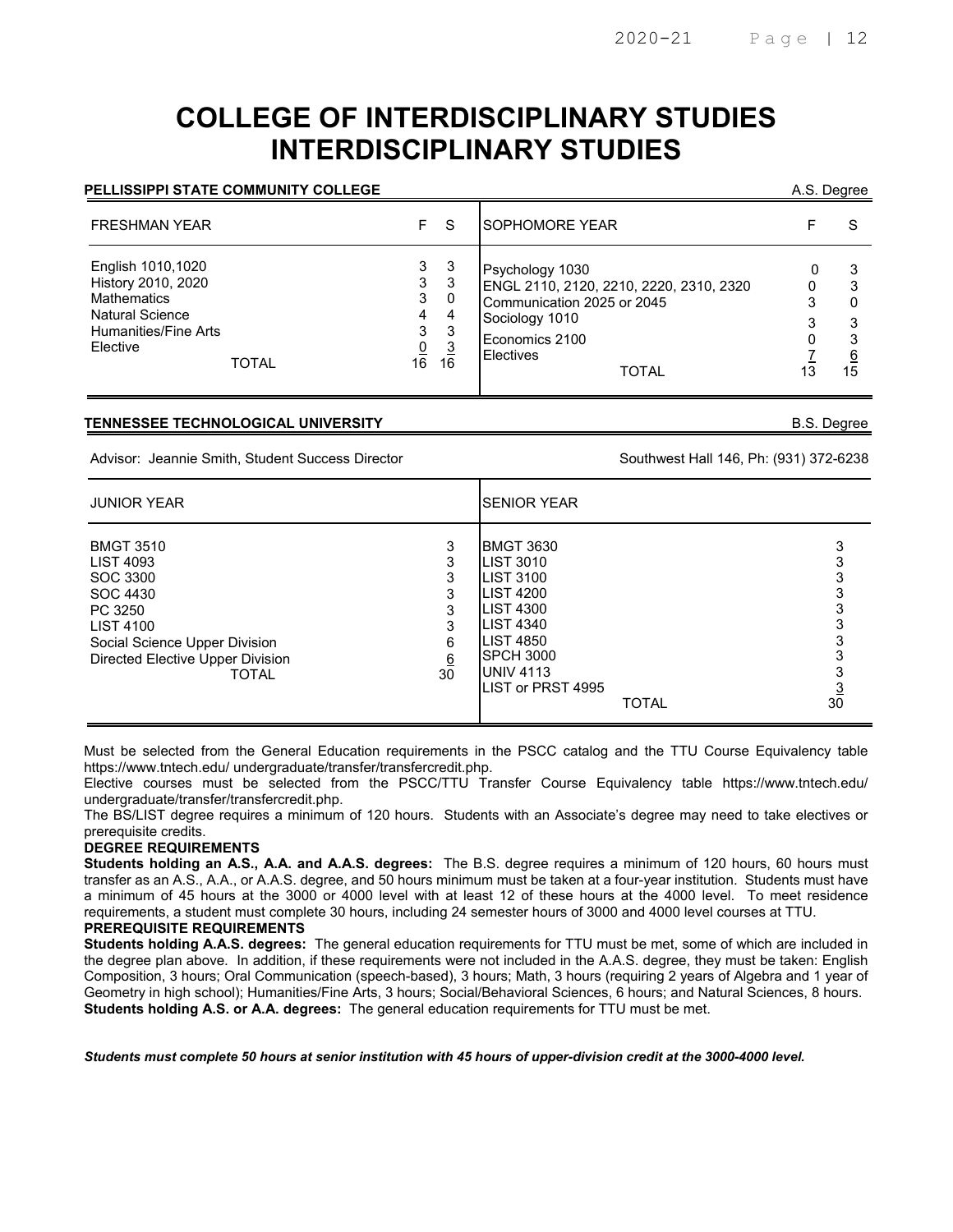# **INTERDISCIPLINARY STUDIES**

#### **PELLISSIPPI STATE COMMUNITY COLLEGE** A.S. Degree

| <b>FRESHMAN YEAR</b>                                                                                                                 | F.                                            | - S                                      | <b>SOPHOMORE YEAR</b>                                                                                                                                     |         |
|--------------------------------------------------------------------------------------------------------------------------------------|-----------------------------------------------|------------------------------------------|-----------------------------------------------------------------------------------------------------------------------------------------------------------|---------|
| English 1010,1020<br>History 2010, 2020<br><b>Mathematics</b><br><b>Natural Science</b><br>Humanities/Fine Arts<br>Elective<br>TOTAL | 3<br>3<br>3<br>4<br>3<br>$\overline{0}$<br>16 | -3<br>3<br>0<br>4<br>3<br>$\frac{3}{16}$ | Psychology 1030<br>ENGL 2110, 2120, 2210, 2220, 2310, 2320<br>Communication 2025 or 2045<br>Sociology 1010<br>Economics 2100<br><b>Electives</b><br>TOTAL | 3<br>15 |

#### **TENNESSEE TECHNOLOGICAL UNIVERSITY** B.S. Degree

Advisor: Jeannie Smith, Student Success Director Success Supervention Southwest Hall 146, Ph: (931) 372-6238

| <b>JUNIOR YEAR</b>                                                              |                        | <b>ISENIOR YEAR</b>                                                                                                                                                                        |                |
|---------------------------------------------------------------------------------|------------------------|--------------------------------------------------------------------------------------------------------------------------------------------------------------------------------------------|----------------|
| Emphasis Area (3000-4000 level courses)<br>Electives (3000-4000 level)<br>TOTAL | 12<br><u> 18</u><br>30 | Emphasis Area (3000-4000 level courses)<br>Electives (any level)<br>LIST or PRST 4995 Capstone Project (last semester; all<br>concentration requirements must be completed prior)<br>TOTAL | 12<br>15<br>30 |

Must be selected from the General Education requirements in the PSCC catalog and the TTU Course Equivalency table https://www.tntech.edu/ undergraduate/transfer/transfercredit.php.

Elective courses must be selected from the PSCC/TTU Transfer Course Equivalency table https://www.tntech.edu/ undergraduate/transfer/transfercredit.php.

The BS/LIST degree requires a minimum of 120 hours. Students with an Associate's degree may need to take electives or prerequisite credits.

#### **DEGREE REQUIREMENTS**

**Students holding an A.S., A.A. and A.A.S. degrees:** The B.S. degree requires a minimum of 120 hours, 60 hours must transfer as an A.S., A.A., or A.A.S. degree, and 50 hours minimum must be taken at a four-year institution. Students must have a minimum of 45 hours at the 3000 or 4000 level with at least 12 of these hours at the 4000 level. To meet residence requirements, a student must complete 30 hours, including 24 semester hours of 3000 and 4000 level courses at TTU.

#### **PREREQUISITE REQUIREMENTS**

**Students holding A.A.S. degrees:** The general education requirements for TTU must be met, some of which are included in the degree plan above. In addition, if these requirements were not included in the A.A.S. degree, they must be taken: English Composition, 3 hours; Oral Communication (speech-based), 3 hours; Math, 3 hours (requiring 2 years of Algebra and 1 year of Geometry in high school); Humanities/Fine Arts, 3 hours; Social/Behavioral Sciences, 6 hours; and Natural Sciences, 8 hours. **Students holding A.S. or A.A. degrees:** The general education requirements for TTU must be met.

*Students must complete 50 hours at senior institution with 45 hours of upper-division credit at the 3000-4000 level.*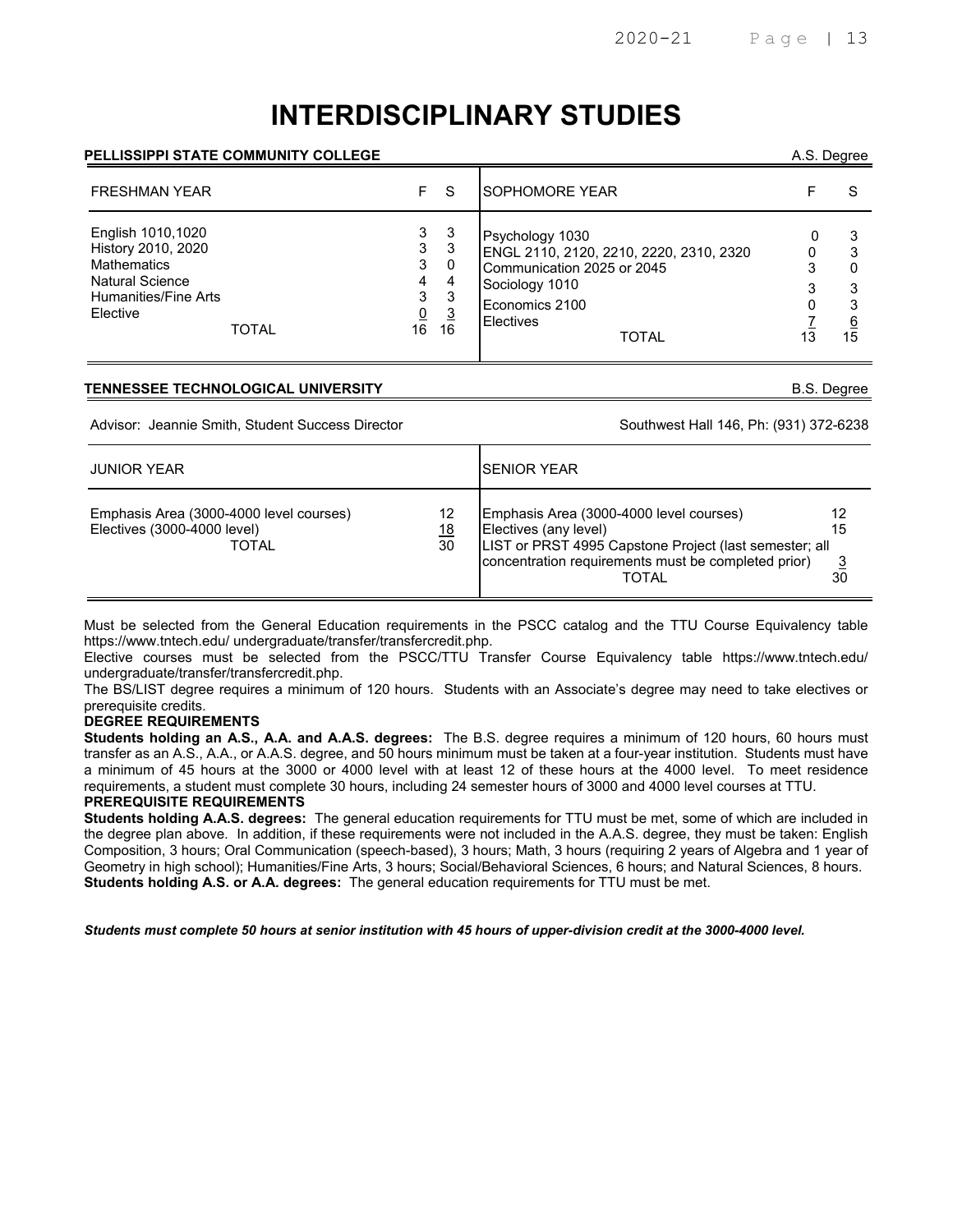# **PROFESSIONAL STUDIES**

#### **PELLISSIPPI STATE COMMUNITY COLLEGE** A.S. Degree

| <b>FRESHMAN YEAR</b>                                                                                            |       | F.                                                    | -S                                        | <b>ISOPHOMORE YEAR</b>                                                                                                                                                 |         |         |
|-----------------------------------------------------------------------------------------------------------------|-------|-------------------------------------------------------|-------------------------------------------|------------------------------------------------------------------------------------------------------------------------------------------------------------------------|---------|---------|
| English 1010,1020<br>History 2010, 2020<br><b>Mathematics</b><br><b>Natural Science</b><br>Humanities/Fine Arts | TOTAL | 3<br>3<br>3<br>4<br>$\overline{3}$<br>16 <sup>1</sup> | -3<br>3<br>0<br>4<br>$\overline{3}$<br>13 | Psychology 1030<br>ENGL 2110, 2120, 2210, 2220, 2310, 2320<br>Communication 2025 or 2045<br>Sociology 1010<br>Economics 2010, 2020<br><b>Electives</b><br><b>TOTAL</b> | 6<br>15 | 3<br>15 |

#### **TENNESSEE TECHNOLOGICAL UNIVERSITY B.S. Degree**

Advisor: Jeannie Smith, Student Success Director Southwest Hall 146, Ph: (931) 372-6238

| <b>JUNIOR YEAR</b>                                                                                                                         |                           | ISENIOR YEAR                                                                                                                                                                                  |                |
|--------------------------------------------------------------------------------------------------------------------------------------------|---------------------------|-----------------------------------------------------------------------------------------------------------------------------------------------------------------------------------------------|----------------|
| Professional Core (3000-4000 level courses)<br>Concentration <sup>1</sup> (3000-4000 level)<br>Electives (3000-4000 level)<br><b>TOTAL</b> | 9<br>15<br><u>6</u><br>30 | Professional Core (3000-4000 level courses)<br>Electives (any level)<br>PRST 4995 Capstone Project (last semester; all concentration<br>requirements must be completed prior)<br><b>TOTAL</b> | 12<br>15<br>30 |

1Available concentrations in Health Administration, Information Technology, Organizational Leadership, or International Organizational Leadership, http://www.tnecampus.info/welcome-tn-ecampusinfo. This is an online degree program delivered through TN eCampus http://www.tnecampus.info/welcome-tn-ecampusinfo.

*Students must complete 50 hours at senior institution with 45 hours of upper-division credit at the 3000-4000 level.*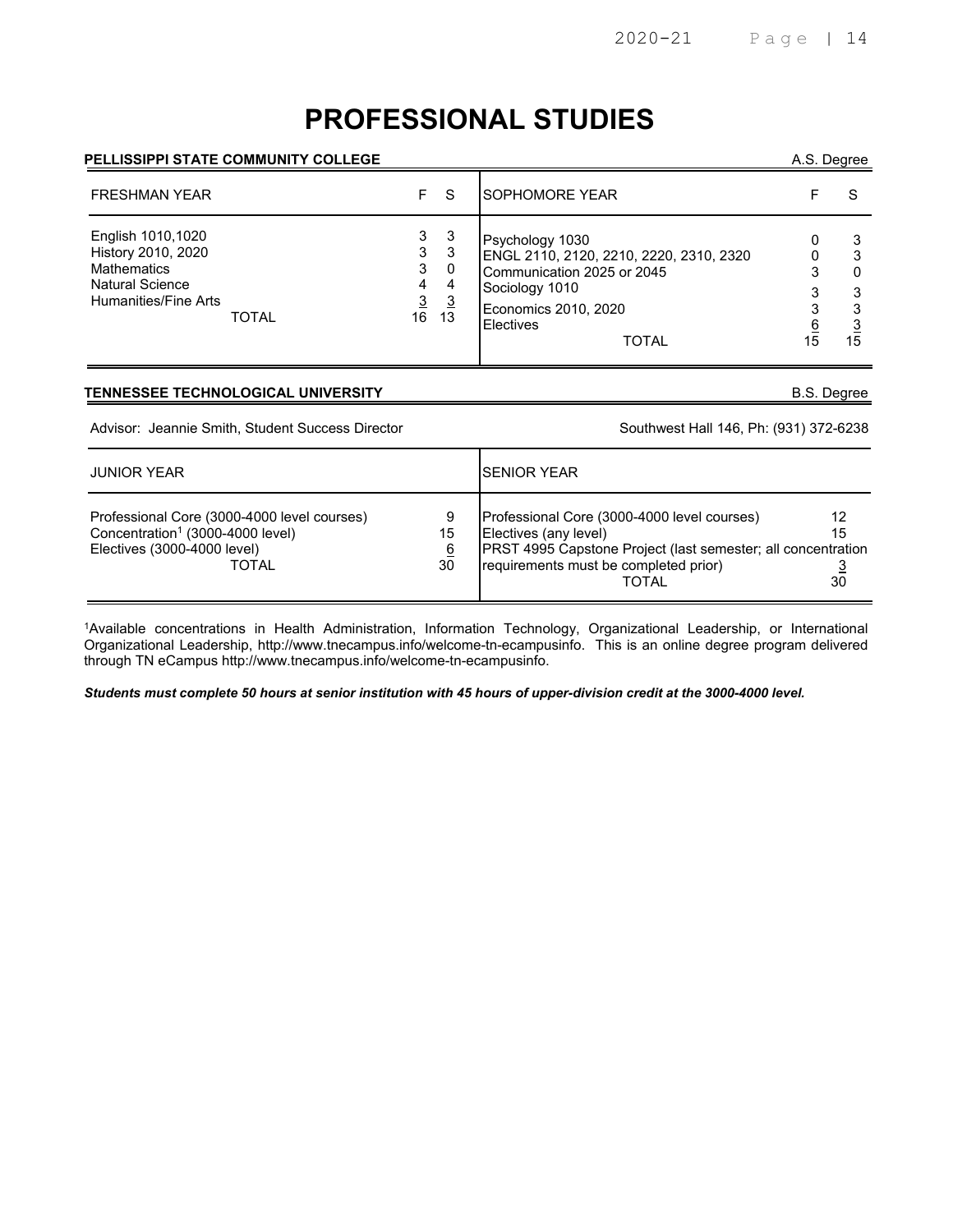### 2020-21 Page | 15

| <b>EQUIVALENCY TABLE</b><br><b>July 2020</b>                         |                                      | COMM 2085*<br>COMM 2090*                               | <b>COMM ELEC</b><br><b>COMM ELEC</b>                    |
|----------------------------------------------------------------------|--------------------------------------|--------------------------------------------------------|---------------------------------------------------------|
| <b>PSCC</b>                                                          | <b>TN TECH</b>                       | <b>CRMJ 2010</b><br><b>CRMJ 2312</b>                   | <b>CRMJ 2700</b><br>CJ 2660                             |
| AAST 2200 <sup>3</sup>                                               | <b>GE SBS</b>                        |                                                        |                                                         |
| <b>ACCT 1010</b><br><b>ACCT 1020</b>                                 | <b>ACCT 2110</b><br><b>ACCT 2120</b> | ECE 2010<br><b>ECE 2020</b>                            | ECE 2010<br><b>ECE 2011, ELEC</b>                       |
| <b>AGRI 1020</b>                                                     | <b>ANS 1200</b>                      | ECEd 2310<br>ECEd 2315*<br>ECEd 2335*                  | <b>HEC 2200</b><br>ECSP (ECED) ELEC<br><b>ECED ELEC</b> |
| ANT 1130*                                                            | ANTH ELEC                            | <b>ECEd 2360</b>                                       | <b>CFS 2400</b>                                         |
| ANT 1230 <sup>3</sup><br>ANT 1430*                                   | <b>GE SBS</b><br><b>ANTH ELEC</b>    | ECON 2100 <sup>3</sup><br>ECON 2200 <sup>3</sup>       | <b>ECON 2020</b><br><b>ECON 2010</b>                    |
| ART 1045<br>ART 1050                                                 | ART 1045<br>ART 1050                 | EDU 2010                                               |                                                         |
| ART 1340                                                             | ART 1340                             | EDU 2015                                               | FOED 2011, ELEC<br><b>ELEC</b>                          |
| ART 1350                                                             | ART 1350                             |                                                        |                                                         |
| ART 2010 <sup>2</sup><br>ART 2020 <sup>2</sup>                       | ART 2000<br>ART 2020                 | EETC 1331*                                             | <b>MET ELEC</b>                                         |
| ART 2120*                                                            | ART ELEC                             | <b>ENGL 1010<sup>1</sup></b>                           | <b>ENGL 1010</b>                                        |
| ART 2130<br>ART 2140*                                                | ART 2410<br><b>ART ELEC</b>          | <b>ENGL 1020<sup>1</sup></b><br>ENGL 2035 <sup>2</sup> | <b>ENGL 1020</b><br><b>GE HUFA</b>                      |
| ART 2210                                                             | ART 2510                             | ENGL $2055^2$                                          | <b>GE HUFA</b>                                          |
| ART 2220*                                                            | ART ELEC                             | ENGL $2110^2$                                          | ENGL 2130 or SO ENGL                                    |
| ART 2410*                                                            | ART ELEC                             | ENGL 2120 <sup>2</sup>                                 | ENGL 2130 or SO ENGL                                    |
| ART 2420*<br>ART 2620*                                               | <b>ART ELEC</b><br>ART ELEC          | ENGL $2210^2$<br>ENGL 2220 <sup>2</sup>                | ENGL 2235 or SO ENGL<br>ENGL 2235 or SO ENGL            |
| ART 2950*                                                            | ART ELEC                             | ENGL $2310^2$                                          | ENGL 2330 or SO ENGL                                    |
|                                                                      |                                      | ENGL $2320^2$                                          | ENGL 2330 or SO ENGL                                    |
| ASL 1010*                                                            | <b>SPED ELEC</b>                     | ENGL $2510^2$                                          | <b>GE HUFA</b>                                          |
| ASL 1020*                                                            | <b>SPED ELEC</b>                     | ENGL $2520^2$<br>ENGL 2860 <sup>2</sup>                | <b>GE HUFA</b><br><b>GE HUFA</b>                        |
| <b>BIOL 11104</b>                                                    | BIOL 1010 or 1113                    | <b>ENGL 2950</b>                                       | PC 2500                                                 |
| <b>BIOL 1120<sup>4</sup></b>                                         | BIOL 1020 or 1123                    |                                                        |                                                         |
| <b>BIOL 2010<sup>4</sup></b><br><b>BIOL 2020<sup>4</sup></b>         | <b>BIOL 2010</b>                     | ENS 1510, 1520<br><b>ENS 2110</b>                      | <b>PHYS 2110</b><br><b>CEE 2110</b>                     |
| <b>BIOL 2040*</b>                                                    | <b>BIOL 2020</b><br><b>BIOL ELEC</b> | <b>ENS 2310</b>                                        | ME 2330                                                 |
| BIOL 2120*                                                           | <b>BIOL ELEC</b>                     |                                                        |                                                         |
| BIOL 2130*                                                           | <b>BIOL 3230</b>                     | FREN 1010, 1020                                        | FREN 1010, 1020                                         |
| BIOL 2310 <sup>4</sup> or BIOL 2320 <sup>4</sup><br><b>BIOL 2400</b> | <b>BIOL 2310</b><br><b>HEC 2020</b>  | FREN 2010, 2020                                        | FREN 2010, 2020                                         |
|                                                                      |                                      | GEOG 1000 <sup>3</sup>                                 | GEOG 1012                                               |
| CFS 2110*                                                            | <b>CFS ELEC</b>                      | GEOL 1040 <sup>4</sup>                                 | <b>GEOL 1040</b>                                        |
|                                                                      |                                      | GEOL 1050 <sup>4</sup>                                 | <b>GENS</b>                                             |
| CHEM 1010 <sup>4</sup><br>CHEM 1020 <sup>4</sup>                     | <b>CHEM 1010</b><br><b>CHEM 1020</b> | GEOL 1300 <sup>4</sup>                                 | <b>GENS</b>                                             |
| CHEM 1050 <sup>4</sup>                                               | <b>CHEM 1310</b>                     | GERM 1010, 1020                                        | GERM 1010, 1020                                         |
| CHEM 1110 <sup>4</sup>                                               | <b>CHEM 1110</b>                     | GERM 2010, 2020                                        | GERM 2010, 2020                                         |
| CHEM 1120 <sup>4</sup>                                               | <b>CHEM 1120</b><br><b>CHEM 3010</b> |                                                        |                                                         |
| CHEM 2010*<br>CHEM 2020*                                             | <b>CHEM 3020</b>                     | <b>HIST 2010</b><br><b>HIST 2020</b>                   | <b>HIST 2010</b><br><b>HIST 2020</b>                    |
| CHEM 2310*                                                           | <b>CHEM ELEC</b>                     | <b>HIST 2210</b>                                       | <b>HIST 2210</b>                                        |
|                                                                      |                                      | <b>HIST 2220</b>                                       | <b>HIST 2220</b>                                        |
| <b>CISP 1010</b><br><b>CISP 1020</b>                                 | <b>CSC 1300</b><br>CSC 1310          | <b>HIST 2310</b><br><b>HIST 2320</b>                   | <b>HIST 2310</b><br><b>HIST 2320</b>                    |
| <b>CISP 1550</b>                                                     | <b>CSC ELEC</b>                      |                                                        |                                                         |
| CISP 2410*                                                           | CSC 3410, CSC ELEC                   | HSP 1200*<br>HSP 2260*                                 | ELEC<br><b>ELEC</b>                                     |
| <b>CITC 1110</b>                                                     | CSC ELEC                             |                                                        |                                                         |
| <b>CITC 1111</b>                                                     | CSC ELEC                             | <b>IDT 1030*</b>                                       | <b>ELEC</b>                                             |
| <b>CITC 1301</b><br><b>CITC 1302</b>                                 | <b>CSC 1200</b><br><b>CSC 2560</b>   | IDT 2030*                                              | <b>ELEC</b>                                             |
| <b>CITC 1310</b>                                                     | CSC ELEC                             | <b>INFS 1010</b>                                       | DS 2810                                                 |
| CITC 1311, 2314                                                      | <b>CSC 2310, ELEC</b>                |                                                        |                                                         |
| <b>CITC 1333</b>                                                     | <b>CSC 2500, ELEC</b>                | MATH 1010 <sup>5</sup>                                 | <b>MATH 1010</b>                                        |
| <b>CITC 2399</b>                                                     | CSC ELEC                             | <b>MATH 1030</b><br><b>MATH 1050</b>                   | <b>MATH 1000</b><br><b>GE MATH</b>                      |
| <b>COLL 1500</b>                                                     | <b>UNIV 1030, ELEC</b>               | MATH 1130 <sup>5</sup> +                               | <b>MATH 1130</b>                                        |
|                                                                      |                                      | <b>MATH 1410</b>                                       | <b>MATH 1410</b>                                        |
| COMM 1010                                                            | <b>JOUR 2200</b>                     | <b>MATH 1420</b>                                       | <b>MATH 1420</b>                                        |
| <b>COMM 1020</b><br><b>COMM 2025</b>                                 | JOUR 2220<br><b>COMM 2025</b>        | MATH 1530 <sup>5</sup><br>MATH 1630 <sup>5</sup>       | <b>MATH 1530</b><br><b>MATH 1630</b>                    |
| COMM 2045 <sup>1</sup>                                               | <b>GE COMM</b>                       | MATH 1710 <sup>5</sup>                                 | <b>MATH 1710</b>                                        |
| COMM 2055*                                                           | <b>COMM ELEC</b>                     | MATH 1720 <sup>5</sup>                                 | <b>MATH 1720</b>                                        |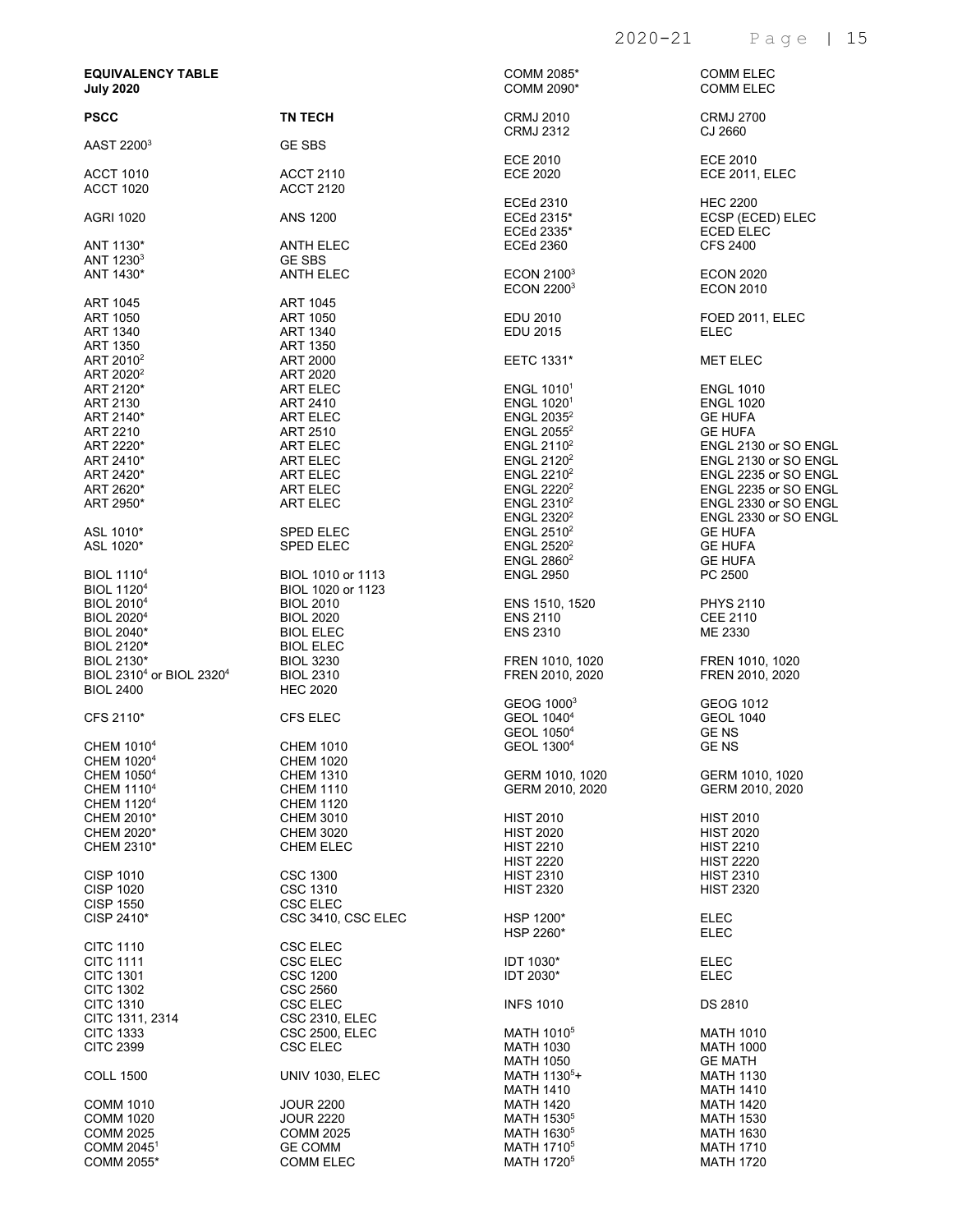| MATH 1730 <sup>5</sup>                         | MATH 1730          |  |  |  |
|------------------------------------------------|--------------------|--|--|--|
|                                                |                    |  |  |  |
| MATH 1830 <sup>5</sup> +                       | MATH 1830, ELEC    |  |  |  |
| MATH 1910 <sup>5</sup>                         | MATH 1910          |  |  |  |
| MATH 1920                                      | <b>MATH 1920</b>   |  |  |  |
| <b>MATH 2010</b>                               | <b>MATH 2010</b>   |  |  |  |
|                                                |                    |  |  |  |
| MATH 2050*                                     | <b>MATH ELEC</b>   |  |  |  |
| <b>MATH 2110</b>                               | <b>MATH 2110</b>   |  |  |  |
| <b>MATH 2120</b>                               | <b>MATH 2120</b>   |  |  |  |
| +Business majors must take MATH 1130 and 1830. |                    |  |  |  |
|                                                |                    |  |  |  |
| MUS 1000                                       | <b>MUS 1110</b>    |  |  |  |
| MUS 1030 <sup>2</sup>                          | <b>MUS 1030</b>    |  |  |  |
| <b>MUS 1057</b>                                | <b>MUS 1120</b>    |  |  |  |
| <b>MUS 1058</b>                                | <b>MUS 1130</b>    |  |  |  |
| <b>MUS 1155</b>                                | <b>MUS 1140</b>    |  |  |  |
| <b>MUS 1156</b>                                | <b>MUS 1150</b>    |  |  |  |
| <b>MUS 1511</b>                                | <b>MUS 1070</b>    |  |  |  |
|                                                |                    |  |  |  |
| <b>MUS 1521</b>                                | <b>MUS 1070</b>    |  |  |  |
| <b>MUS 1540</b>                                | <b>MUS 1090</b>    |  |  |  |
| MUS 1555*                                      | <b>MUS ELEC</b>    |  |  |  |
| MUS 1565 or 1575                               | <b>MUS 1005</b>    |  |  |  |
| <b>MUS 1595</b>                                | <b>MUS 1015</b>    |  |  |  |
| <b>MUS 1710</b>                                | <b>MUS 1100</b>    |  |  |  |
|                                                |                    |  |  |  |
| <b>MUS 1711</b>                                | MUS 1100, MUS ELEC |  |  |  |
| <b>MUS 1712</b>                                | MUS 1100, MUS ELEC |  |  |  |
| <b>MUS 1720</b>                                | <b>MUS 1200</b>    |  |  |  |
| <b>MUS 1721</b>                                | MUS 1200, MUS ELEC |  |  |  |
| <b>MUS 1722</b>                                | MUS 1200, MUS ELEC |  |  |  |
|                                                |                    |  |  |  |
| <b>MUS 1730</b>                                | <b>MUS 1900</b>    |  |  |  |
| <b>MUS 1731</b>                                | MUS 1900, MUS ELEC |  |  |  |
| <b>MUS 1732</b>                                | MUS 1900, MUS ELEC |  |  |  |
| MUS 1740*                                      | <b>MUS ELEC</b>    |  |  |  |
| MUS 1741*                                      | <b>MUS ELEC</b>    |  |  |  |
| MUS 1742*                                      | <b>MUS ELEC</b>    |  |  |  |
| MUS 1750*                                      |                    |  |  |  |
|                                                | <b>MUS ELEC</b>    |  |  |  |
| MUS 1751*                                      | <b>MUS ELEC</b>    |  |  |  |
| MUS 1752*                                      | <b>MUS ELEC</b>    |  |  |  |
| MUS 1760*                                      | <b>MUS ELEC</b>    |  |  |  |
| MUS 1761*                                      | <b>MUS ELEC</b>    |  |  |  |
| MUS 1762*                                      | <b>MUS ELEC</b>    |  |  |  |
|                                                |                    |  |  |  |
| <b>MUS 1770</b>                                | <b>MUS 1700</b>    |  |  |  |
| <b>MUS 1771</b>                                | MUS 1700, MUS ELEC |  |  |  |
| <b>MUS 1772</b>                                | MUS 1700, MUS ELEC |  |  |  |
| <b>MUS 1781</b>                                | <b>MUS 1100</b>    |  |  |  |
| <b>MUS 1782</b>                                | <b>MUS 1100</b>    |  |  |  |
|                                                |                    |  |  |  |
| <b>PHED 1010</b>                               | <b>PHED 1220</b>   |  |  |  |
| <b>PHED 1020</b>                               | PHED 1030          |  |  |  |
| PHED 1030                                      | PHED 1090          |  |  |  |
| <b>PHED 1070</b>                               | PHED ACT           |  |  |  |
| PHED 1100 <sup>3</sup>                         | GE SBS             |  |  |  |
| <b>PHED 1110</b>                               |                    |  |  |  |
|                                                | PHED ACT           |  |  |  |
| <b>PHED 1120</b>                               | PHED ACT           |  |  |  |
| <b>PHED 1130</b>                               | PHED ACT           |  |  |  |
| <b>PHED 2010</b>                               | <b>PHED 1040</b>   |  |  |  |
| <b>PHED 2050</b>                               | PHED 1050 or 1290  |  |  |  |
| <b>PHED 2110</b>                               | <b>PHED 1100</b>   |  |  |  |
|                                                |                    |  |  |  |
| <b>PHED 2160</b>                               | <b>PHED 1170</b>   |  |  |  |
| <b>PHED 2250</b>                               | PHED 1360          |  |  |  |
| <b>PHED 2310</b>                               | PHED ACT           |  |  |  |
| PHED 2330                                      | <b>PHED 1080</b>   |  |  |  |
| PHED 2335                                      | <b>EXPW 1150</b>   |  |  |  |
| <b>PHED 2340</b>                               | PHED 1240          |  |  |  |
|                                                |                    |  |  |  |
| <b>PHED 2435</b>                               | EXPW 2430, ELEC    |  |  |  |
| <b>PHED 2440</b>                               | <b>PHED 1010</b>   |  |  |  |
| <b>PHED 2450</b>                               | <b>PHED 1010</b>   |  |  |  |
| <b>PHED 2510</b>                               | <b>PHED 1070</b>   |  |  |  |
| <b>PHED 2520</b>                               | <b>PHED 1370</b>   |  |  |  |
| <b>PHED 2660</b>                               | PHED 1230          |  |  |  |
|                                                |                    |  |  |  |
|                                                |                    |  |  |  |
| PHIL 1030 <sup>2</sup>                         | <b>PHIL 1030</b>   |  |  |  |
| PHIL 1040 <sup>2</sup>                         | <b>PHIL 2250</b>   |  |  |  |
| <b>PHIL 1300</b>                               | <b>PHIL 2100</b>   |  |  |  |
| PHIL 1500 <sup>2</sup>                         | <b>GE HUFA</b>     |  |  |  |
| PHIL 2200 <sup>2</sup>                         | <b>GE HUFA</b>     |  |  |  |
|                                                |                    |  |  |  |

| PHO 1000*                                                                                                                                          | <b>JOUR ELEC</b>                                                                                                           |
|----------------------------------------------------------------------------------------------------------------------------------------------------|----------------------------------------------------------------------------------------------------------------------------|
| PHO 1100*                                                                                                                                          | <b>JOUR ELEC</b>                                                                                                           |
| PHO 1200 <sup>2</sup>                                                                                                                              | <b>GE HUFA</b>                                                                                                             |
| PHO 2100*                                                                                                                                          | <b>JOUR ELEC</b>                                                                                                           |
| PHO 2400*                                                                                                                                          | <b>JOUR ELEC</b>                                                                                                           |
| PHYS 1070 <sup>4</sup>                                                                                                                             | <b>PHYS 1070</b>                                                                                                           |
| PHYS 2010 <sup>4</sup>                                                                                                                             | <b>PHYS 2010</b>                                                                                                           |
| PHYS 2020 <sup>4</sup>                                                                                                                             | <b>PHYS 2020</b>                                                                                                           |
| PHYS 2110 <sup>4</sup>                                                                                                                             | <b>GENS</b>                                                                                                                |
| PHYS 2110 <sup>4</sup> , 2120 <sup>4</sup>                                                                                                         | <b>PHYS 2120</b>                                                                                                           |
| POLS 1010 <sup>3</sup>                                                                                                                             | <b>POLS 1100</b>                                                                                                           |
| POLS 1030 <sup>3</sup>                                                                                                                             | <b>POLS 1030</b>                                                                                                           |
| PSYC 1030 <sup>3</sup>                                                                                                                             | <b>PSY 1030</b>                                                                                                            |
| PSYC 2100 <sup>3</sup>                                                                                                                             | <b>GE SBS</b>                                                                                                              |
| PSYC 2120 <sup>3</sup>                                                                                                                             | <b>GE SBS</b>                                                                                                              |
| PSYC 2130 <sup>3</sup>                                                                                                                             | <b>PSY 2130</b>                                                                                                            |
| <b>PSYC 2200</b>                                                                                                                                   | <b>PSY 2110</b>                                                                                                            |
| <b>PSYC 2210</b>                                                                                                                                   | <b>GE SBS</b>                                                                                                              |
| SOCI 1010 <sup>3</sup>                                                                                                                             | SOC 1010                                                                                                                   |
| SOCI 1040 <sup>3</sup>                                                                                                                             | SOC 1650                                                                                                                   |
| <b>SOCI 2010</b>                                                                                                                                   | SOC 2630                                                                                                                   |
| SPAN 1010, 1020                                                                                                                                    | SPAN 1010, 1020                                                                                                            |
| SPAN 2010, 2020                                                                                                                                    | SPAN 2010, 2020                                                                                                            |
| SPAN 2510*                                                                                                                                         | <b>SPAN ELEC</b>                                                                                                           |
| <b>SWRK 2010</b>                                                                                                                                   | SW 1800                                                                                                                    |
| <b>SWRK 2030</b>                                                                                                                                   | <b>SW ELEC</b>                                                                                                             |
| <b>THEA 1015</b>                                                                                                                                   | <b>THEA 1015</b>                                                                                                           |
| THEA 1030 <sup>2</sup>                                                                                                                             | <b>THEA 1030</b>                                                                                                           |
| <b>THEA 2015</b>                                                                                                                                   | <b>THEA 2015</b>                                                                                                           |
| THEA 2260*                                                                                                                                         | THEA ELEC                                                                                                                  |
| WGST 2050 <sup>3</sup>                                                                                                                             | <b>GE SBS</b>                                                                                                              |
| *Not for upper division credit                                                                                                                     |                                                                                                                            |
| <b>General Education Core</b><br><sup>1</sup> GE COMM<br><sup>2</sup> GE HUFA<br><sup>3</sup> GE SBS<br><sup>4</sup> GE NS<br><sup>5</sup> GE MATH | Communications<br><b>Humanities/Fine Arts</b><br>Social/Behavioral Science<br><b>Natural Science</b><br><b>Mathematics</b> |
|                                                                                                                                                    |                                                                                                                            |